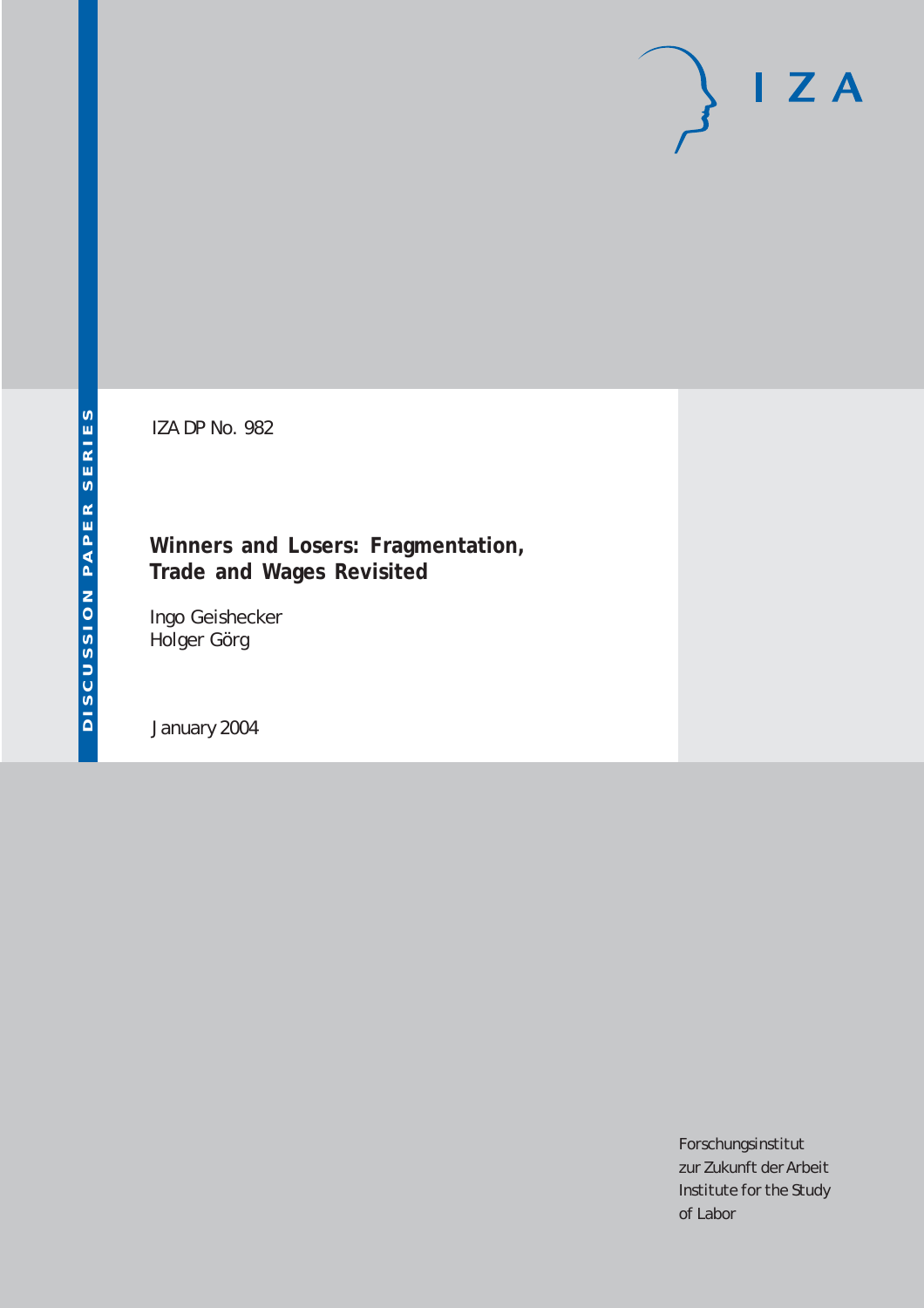# **Winners and Losers: Fragmentation, Trade and Wages Revisited**

## **Ingo Geishecker**

*DIW Berlin* 

## **Holger Görg**

*University of Nottingham, DIW Berlin and IZA Bonn* 

## Discussion Paper No. 982 January 2004

IZA

P.O. Box 7240 D-53072 Bonn Germany

Tel.: +49-228-3894-0 Fax: +49-228-3894-210 Email: [iza@iza.org](mailto:iza@iza.org)

This Discussion Paper is issued within the framework of IZA's research area *Internationalization of Labor Markets.* Any opinions expressed here are those of the author(s) and not those of the institute. Research disseminated by IZA may include views on policy, but the institute itself takes no institutional policy positions.

The Institute for the Study of Labor (IZA) in Bonn is a local and virtual international research center and a place of communication between science, politics and business. IZA is an independent, nonprofit limited liability company (Gesellschaft mit beschränkter Haftung) supported by Deutsche Post World Net. The center is associated with the University of Bonn and offers a stimulating research environment through its research networks, research support, and visitors and doctoral programs. IZA engages in (i) original and internationally competitive research in all fields of labor economics, (ii) development of policy concepts, and (iii) dissemination of research results and concepts to the interested public. The current research program deals with (1) mobility and flexibility of labor, (2) internationalization of labor markets, (3) welfare state and labor market, (4) labor markets in transition countries, (5) the future of labor, (6) evaluation of labor market policies and projects and (7) general labor economics.

IZA Discussion Papers often represent preliminary work and are circulated to encourage discussion. Citation of such a paper should account for its provisional character. A revised version may be available on the IZA website ([www.iza.org](http://www.iza.org/)) or directly from the author.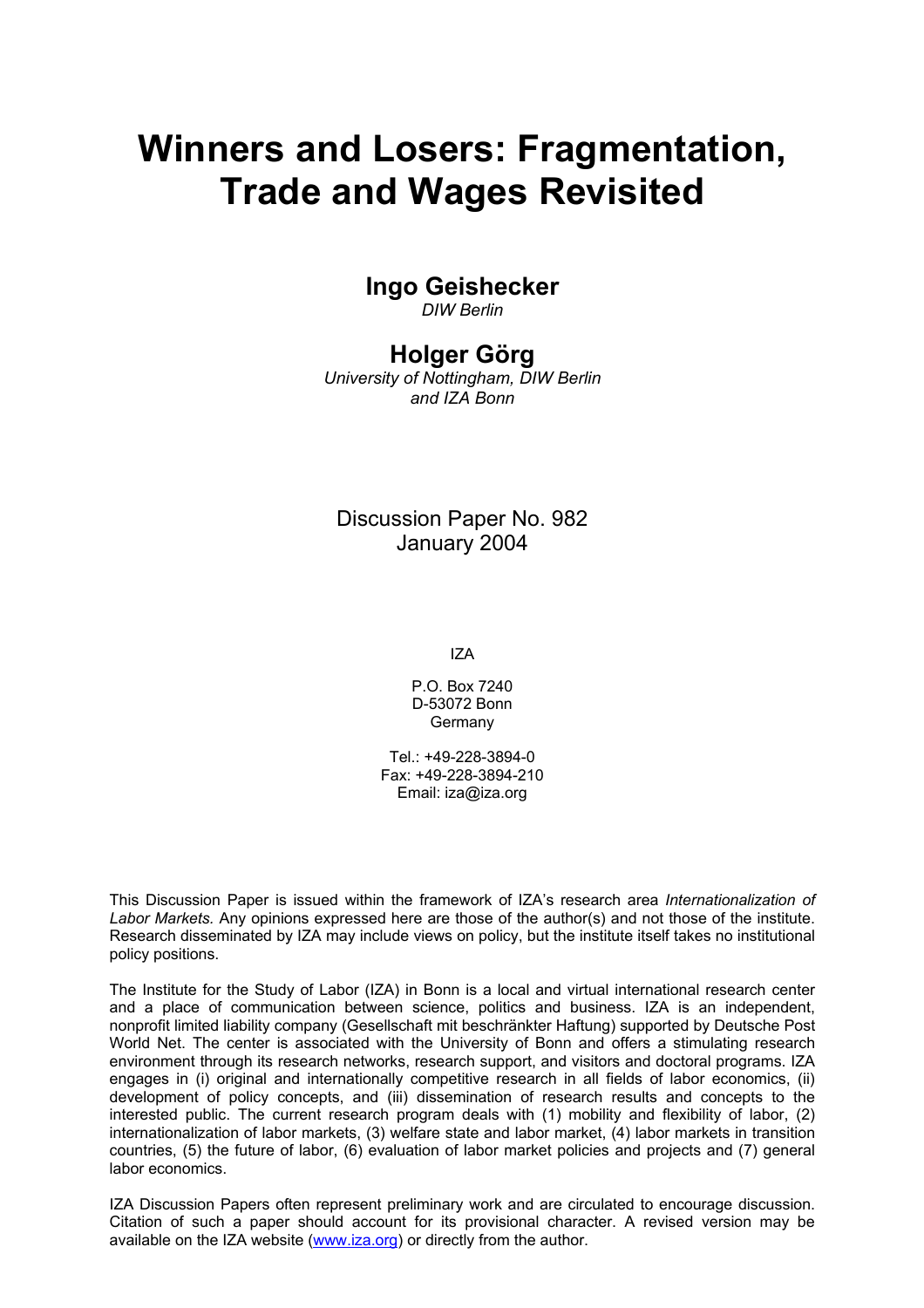IZA Discussion Paper No. 982 January 2004

## **ABSTRACT**

## **Winners and Losers: Fragmentation, Trade and Wages Revisited**[∗](#page-2-0)

Our paper investigates the link between outsourcing and wages utilising a large household panel and combining it with industry level information on industries' outsourcing activities from input-output tables. By doing so we can arguably overcome the potential endogeneity bias as well as other shortcomings that affect industry level studies. We find that fragmentation has had a marked impact on wages. Distinguishing three skill categories we find evidence that outsourcing reduced the real wage for workers in the lowest skill categories; this result is robust to a number of different specifications and definitions of outsourcing. Furthermore we find some evidence that high-skilled workers experienced increased wages due to fragmentation.

JEL Classification: F16, L24, J31

Keywords: outsourcing, fragmentation, skills, wages, trade

Corresponding author:

 $\overline{a}$ 

Holger Görg School of Economics University of Nottingham Nottingham NG7 2RD UK Tel.: +44 115 846 6393 Fax: +44 115 951 4159 Email: [holger.gorg@nottingham.ac.uk](mailto:holger.gorg@nottingham.ac.uk)

<span id="page-2-0"></span><sup>∗</sup> Earlier versions of the paper were presented at a workshop at Claremont McKenna College and a seminar at the University of Zurich. The authors are grateful to Mitsuyo Ando, Alan Deardorff, Peter Egger, Josef Falkinger, Edward Leamer, Matt Slaughter, Eric Strobl, Rainer Winkelmann and Peter Zweifel for helpful comments on an earlier draft. Furthermore we thank John Haisken-DeNew for providing us with a test version of his data retrieval tool "SOEP Menu". Holger Görg gratefully acknowledges financial support from the Leverhulme Trust (Grant No. F114/BF).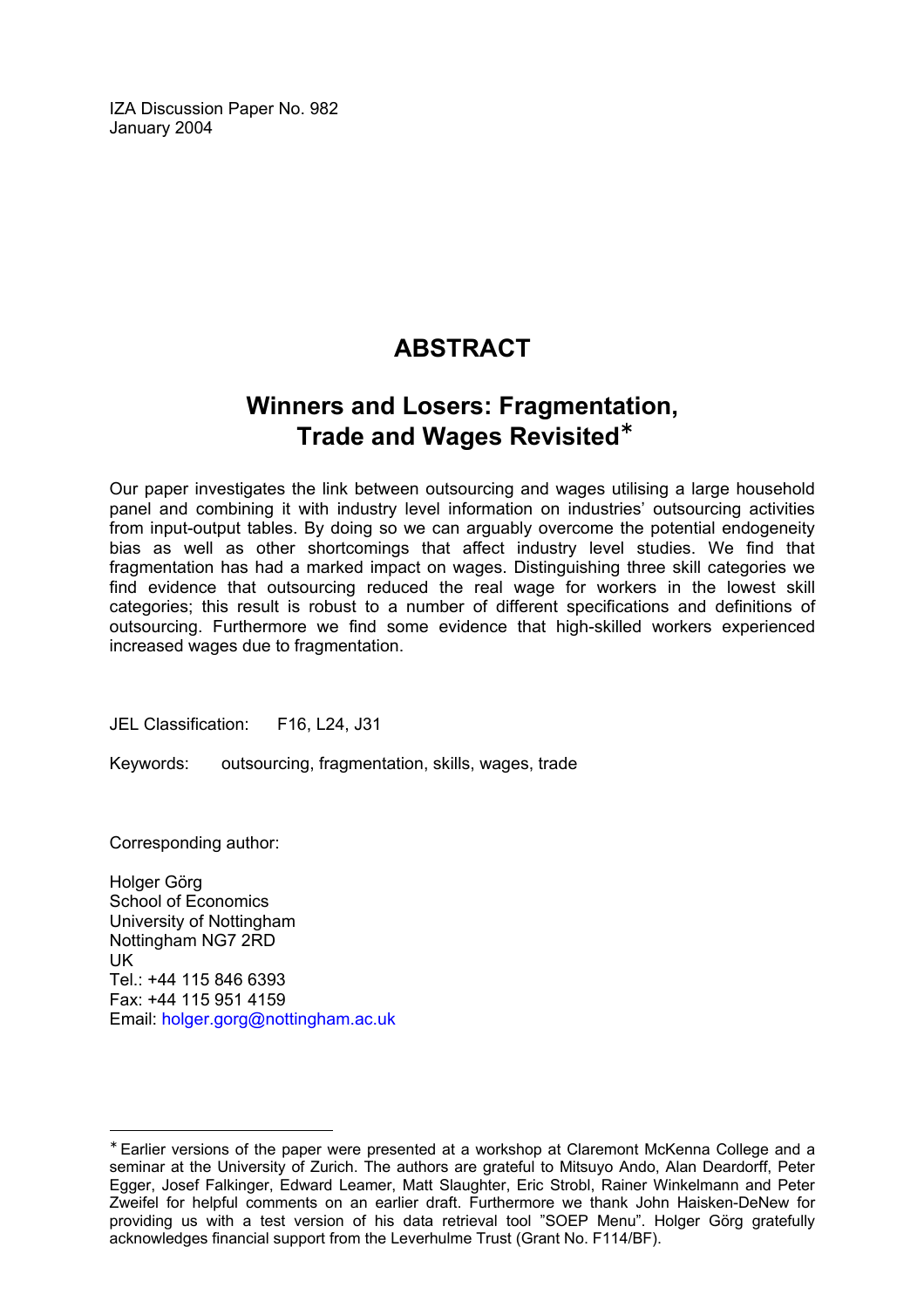#### I Introduction

Outsourcing is a growing phenomenon in world trade and has sparked a lot of interest in the recent academic literature and business press. As for the car industry, the Economist (23 February 2002, p. 99) writes that: "The whole industry is disintegrating (or becoming less vertical) as vehicle assemblers try to outsource more and more of what they once did for themselves." There is plenty of anecdotal evidence that this is not limited to the car industry but is also observed in other manufacturing and services sectors.<sup>1</sup>

Hummels, Ishii and Yi (2001) provide evidence for the worldwide importance of outsourcing from data collected for 10 OECD and four emerging market countries. They find that trade in outsourced components in the vertical production chain accounts for around 21 percent of these countries' exports. Moreover, international outsourcing grew very strongly by approximately 30 percent between 1970 and 1990.<sup>2</sup>

Given that the increase in international outsourcing coincided with deteriorating relative wages and employment chances for low skilled workers in many developed countries much research has been devoted to assess the impact of this disintegration of production on domestic labour markets (see Feenstra and Hanson, 1996, 1999 and Morrison-Paul and Siegel (2001) for the US, Hijzen, Görg and Hine  $(2002)$  and Hijzen  $(2003)$  for the UK and Geishecker  $(2002)$  for Germany).<sup>3</sup> Most studies that investigate the impact of international outsourcing do so by estimating the relative demand for skilled labour derived from a cost function, or mandated wage regressions using aggregate industry or country level data. In a sense this is quite unsatisfactory, as outsourcing has implications for micro units (firms or workers) which should arguably be studied using micro level data. Also, as we discuss in more detail below, there are potential endogeneity problems when regressing industry relative wages on industry level outsourcing activity. A notable exception in this literature is the recent work on Japanese micro level data by Head and Ries (2002) which examines the impact of outsourcing on relative labour demand. They find that expansion of employment in affiliates in low income countries (which can be taken as a proxy of international outsourcing of low

<sup>1</sup>For example, Jones and Kierzkowski (2001) provide examples from IT, car manufacturing, sport shoe manufacturing etc.

<sup>2</sup>See also Feenstra (1998) for a discussion of the growth of outsourcing or fragmentation of production. We will use these two terms synonymously in this paper.

<sup>&</sup>lt;sup>3</sup>There have also been studies for other countries. See Feenstra and Hanson (2001) for a concise review of this literature. The papers on labour market effects of outsourcing are of course related to the wider debate on the effects of trade and technology on wages, see Leamer (1998), Freeman (1995), Krugman (1995), Berman, Bound and Machin (1998)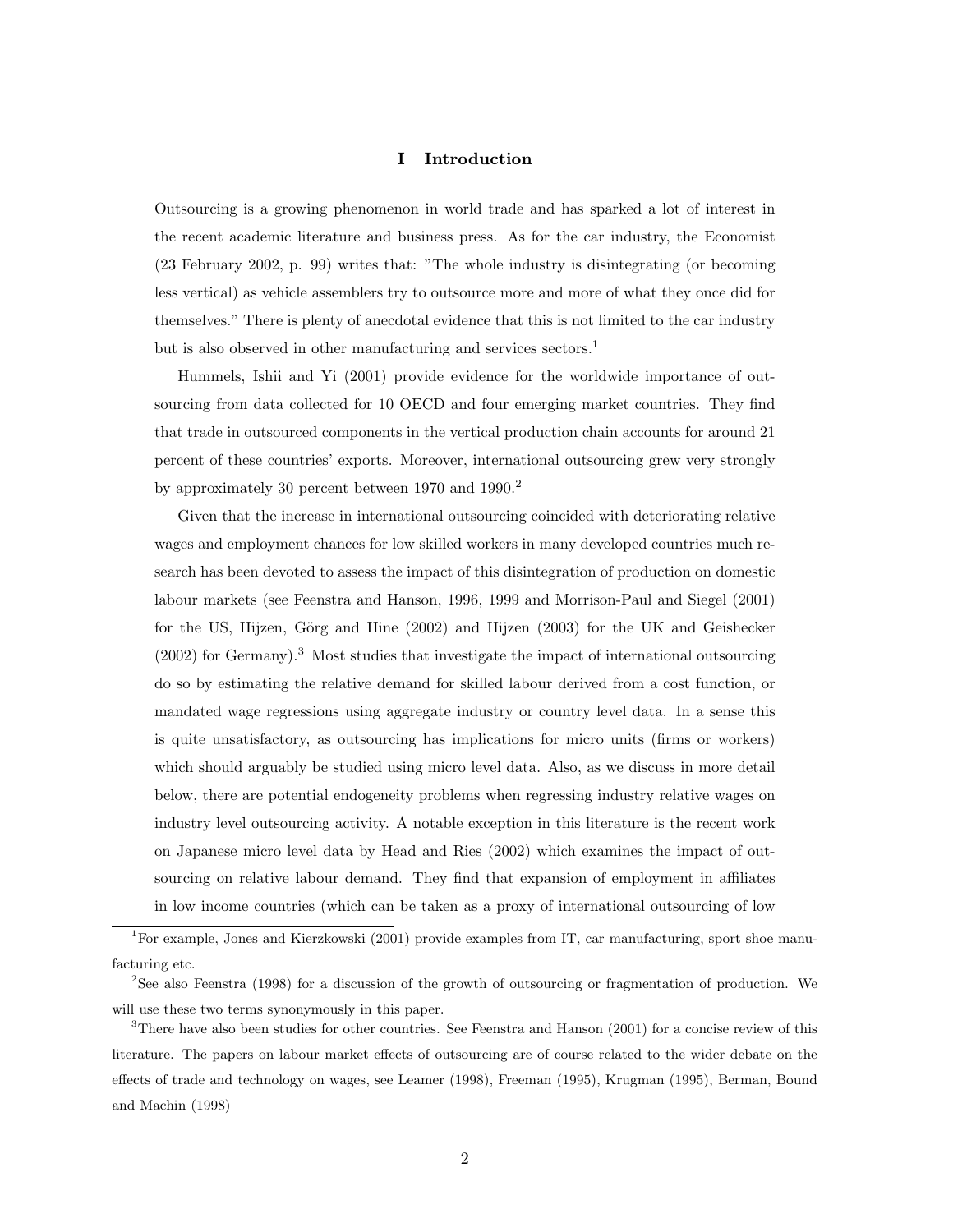skill production) raises the skill intensity of domestic production.

Our paper investigates the link between outsourcing and wages from a different perspective utilising a large household panel and combining it with industry level information on industries' outsourcing activities from input-output tables. Hence, we directly assess the effects of international outsourcing on wages at the level of the individual. By doing so we can arguably overcome the potential endogeneity bias as well as other shortcomings that may affect industry level studies.

Our empirical analysis uses data from the large German Socio-Economic Household Panel, which is described in some detail below, combined with industry level data for the period 1991 to  $2000<sup>4</sup>$  Germany is an interesting case to analyse, as there is a general consensus that relative wages of high vs. low skilled workers have remained virtually unchanged since the 1980s, even though fragmentation of activities has increased substantially during the 1990s, probably aided by the opening up of low wage Eastern and Central European markets which provided potential for fragmentation.<sup>5</sup> Against this background of nearly constant relative wages on aggregate, we find from our individual level data that fragmentation has, nevertheless, had a marked impact on wages. Distinguishing three skill categories we find evidence that outsourcing reduced the real wage for workers in the lowest skill categories; this result is robust to a number of different specifications and definitions of fragmentation. Furthermore we find some evidence that high-skilled workers experienced increased wages due to fragmentation and trade.

The remainder of the paper is structured as follows. Section II reviews briefly the theoretical and empirical literature on fragmentation and labour markets. Section III highlights recent labour market trends and motivates our empirical study. Section IV introduces the empirical model and discusses the data set. Section VI presents the empirical findings and section VII concludes.

#### II Fragmentation and wages

The causes and consequences of fragmentation of production have attracted considerable interest in the theoretical literature. While papers like Feenstra and Hanson (1996) and Kohler (2003) stress the importance of international differences in relative prices as driving

 $4$ See Hunt (2001), Burda and Mertens (2001) and Krueger and Pischke (1995) for analyses using this data set in different contexts.

<sup>&</sup>lt;sup>5</sup>See the recent series of articles in the German business paper Handelsblatt under the heading "Globalisierung, neuester Stand" in the issue of 2 September 2003.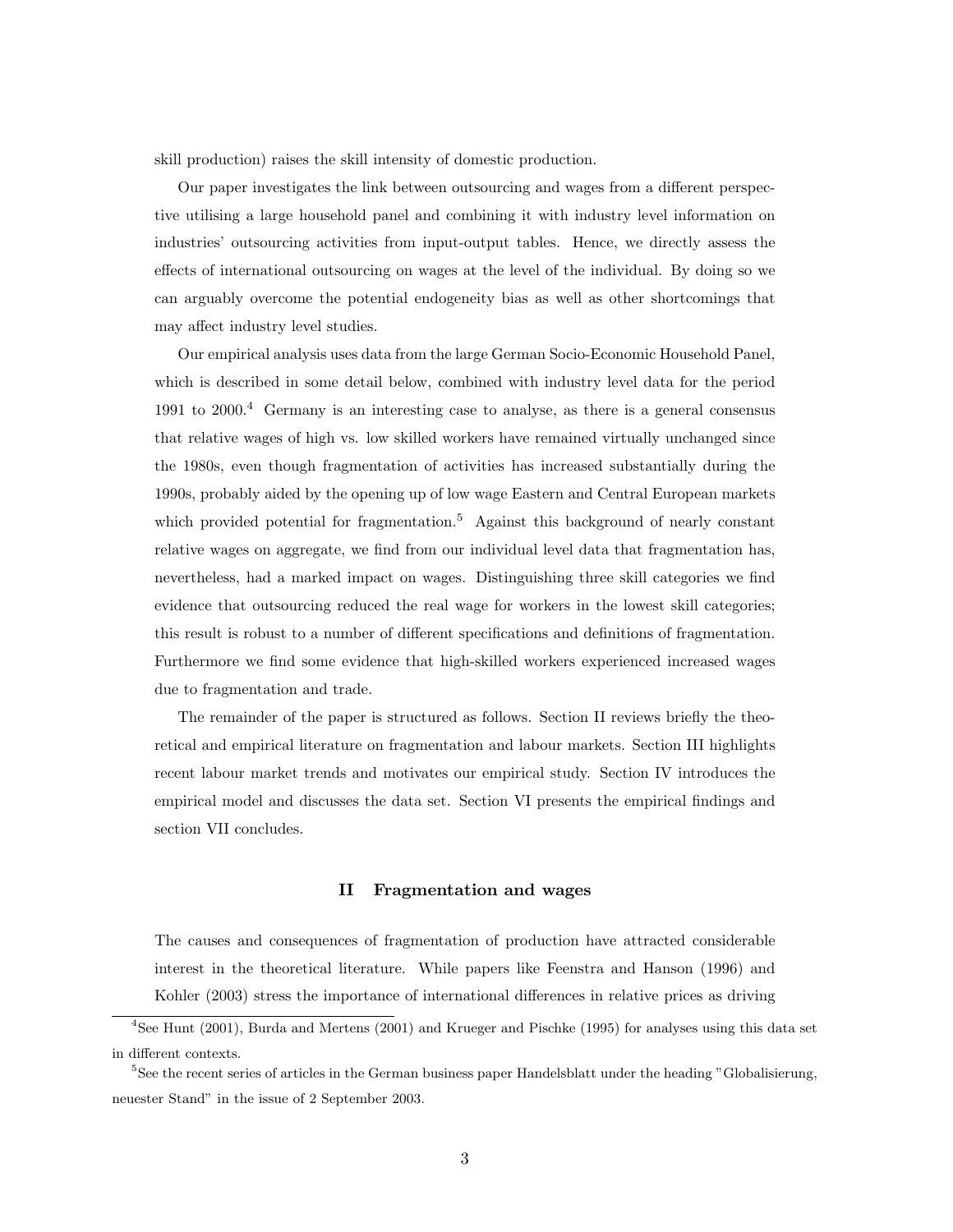force of fragmentation, Jones and Kierzkowski (2001) and Harris (2001), for example, focus on the role of exogenous reductions in general services and telecommunications costs for allowing outsourcing to occur. The consequences of fragmentation for local labour markets are not clear cut in theory, depending on the models and assumptions chosen, outsourcing of the low skill intensive part of production can lead to decreases or increases in the wage of (unskilled) labour in the fragmenting economy (see, for example: Feenstra and Hanson (1996), Arndt (1997), Arndt (1999), Venables (1999); Jones and Kierzkowski (2001), Kohler (2004)). Whether workers in practice gain or lose from fragmentation is, therefore, largely an empirical question.

One of the first systematic empirical studies on the labour market impact of international fragmentation is Feenstra and Hanson (1996). In their study for the United States they estimate a factor share equation for an industry panel of more than 400 industries. In the model international outsourcing, approximated by the industries' import penetration ratios, is implemented as a shift parameter similar to technological progress. Following this procedure, the authors report that approximately 15% to 33% of the increase of the cost share of non-production labour over the period 1979-1987 can be explained by international outsourcing. In a follow-up study Feenstra and Hanson (1999) apply a narrower definition of international outsourcing by focusing on imported intermediate inputs of an industry from the same industry abroad. According to this study international outsourcing can explain between 11% and 15% of the observed decline in the cost share of production labour in U.S. manufacturing between 1979 and 1990. Morrison-Paul and Siegel (2001) extend the above studies by simultaneously incorporating several trade and technology related measures that can shift relative labour demand in a system of factor demand equations. Their results suggest that international outsourcing as well as trade and technological change significantly lowered relative demand for low-skilled labour.

The above studies have in common that international outsourcing is assumed to be exogenous to the industry, hence international outsourcing is no "choice factor" (Morrison-Paul and Siegel (2001) p. 245). This assumption could in principle be criticised since, at least to some degree, international fragmentation is an industry's choice variable, and relative labour demand and the extent of fragmentation are then determined simultaneously.

Falk and Koebel (2002) propose an approach that in principle overcomes endogeneity bias in industry level studies. Using a Box-Cox cost function, which nests the normalised quadratic as well as the translog functional form, they estimate elasticities of substitution from a system of input-output equations. Fragmentation is implemented in the model as a flexible choice variable captured by relative prices for imported intermediate goods and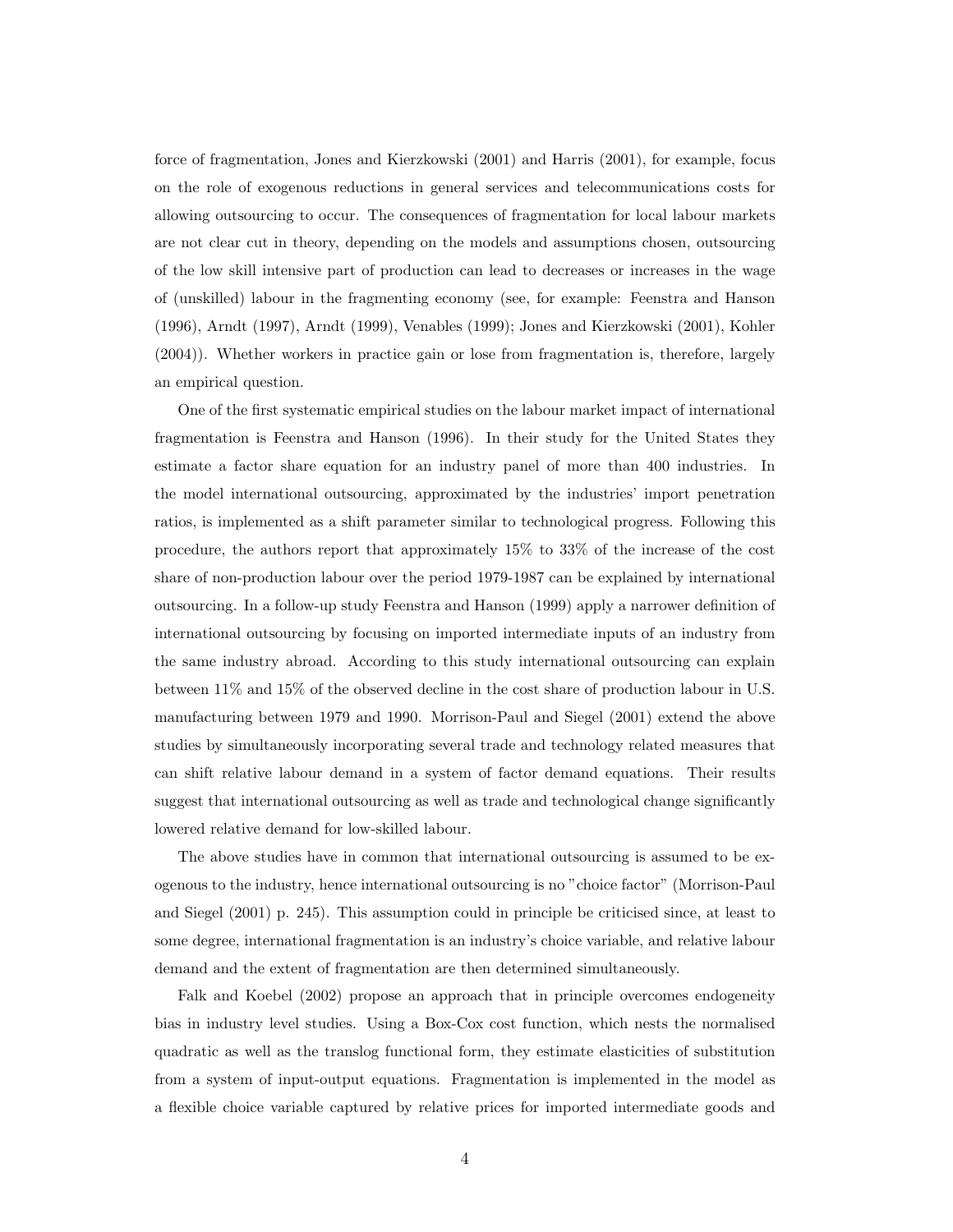purchased services. Their findings suggest that between 1978 and 1990 neither imported material inputs nor purchased services substitute for unskilled labour in German manufacturing industries.<sup>6</sup>

This approach can be criticised from a theoretical point since the impact of international fragmentation is only captured by relative price changes for imported intermediate inputs. However, intensified international fragmentation is consistent with unchanging or even increasing relative prices for imported intermediate inputs. The driving forces behind fragmentation are not necessarily the dynamics of relative price changes but exogenous factors such as trade liberalisation, the opening up of former communist states or new advances in communication technologies that enable firms or industries to economise on absolute cost differentials between domestic and foreign production at a fixed point in time (see Wood (2002), Jones and Kierzkowski (2001), Harris (2001)). Following the theory, international fragmentation should be understood as a fundamental exogenous shift in the production technology which affects relative demand for heterogenous labour over and above relative price changes between domestic and foreign input factors.

Our approach significantly differs from the previous empirical studies and may be considered suitable to overcome the shortcomings discussed above. Utilising a large household panel, we will incorporate the industry's international fragmentation activity as a shift parameter in a Mincerian (Mincer (1974)) wage model. Since the industry's fragmentation activities can be considered exogenous to the individual, endogeneity bias due to simultaneous determination of labour demand and international fragmentation undertaken at the industry or plant can be overcome without solely focusing on relative input prices.

Furthermore this approach has substantial advantages over the industry level analysis, as it allows controlling for individual observed and unobserved heterogeneity. In addition, changes in relative earnings can now be decomposed into wage gains and losses for different skill groups.

Given the nature of our econometric estimation our results should be interpreted as the short run effects of international fragmentation on wages of individuals within industries. Hence, we can think of our approach as essentially partial equilibrium, in line with the theoretical one sector setting of, e.g., Feenstra and Hanson (1996). This is consistent with a short run view of the economy such that labour is immobile between industries. Many previous empirical studies implicitly or explicitly make the same assumption (Feenstra and

 $6$ Another solution to this problem could be to instrument for international fragmentation, given that one can find valid instruments for international fragmentation (see Morrison-Paul and Siegel (2001) and Hsieh and Woo (2003) for applications).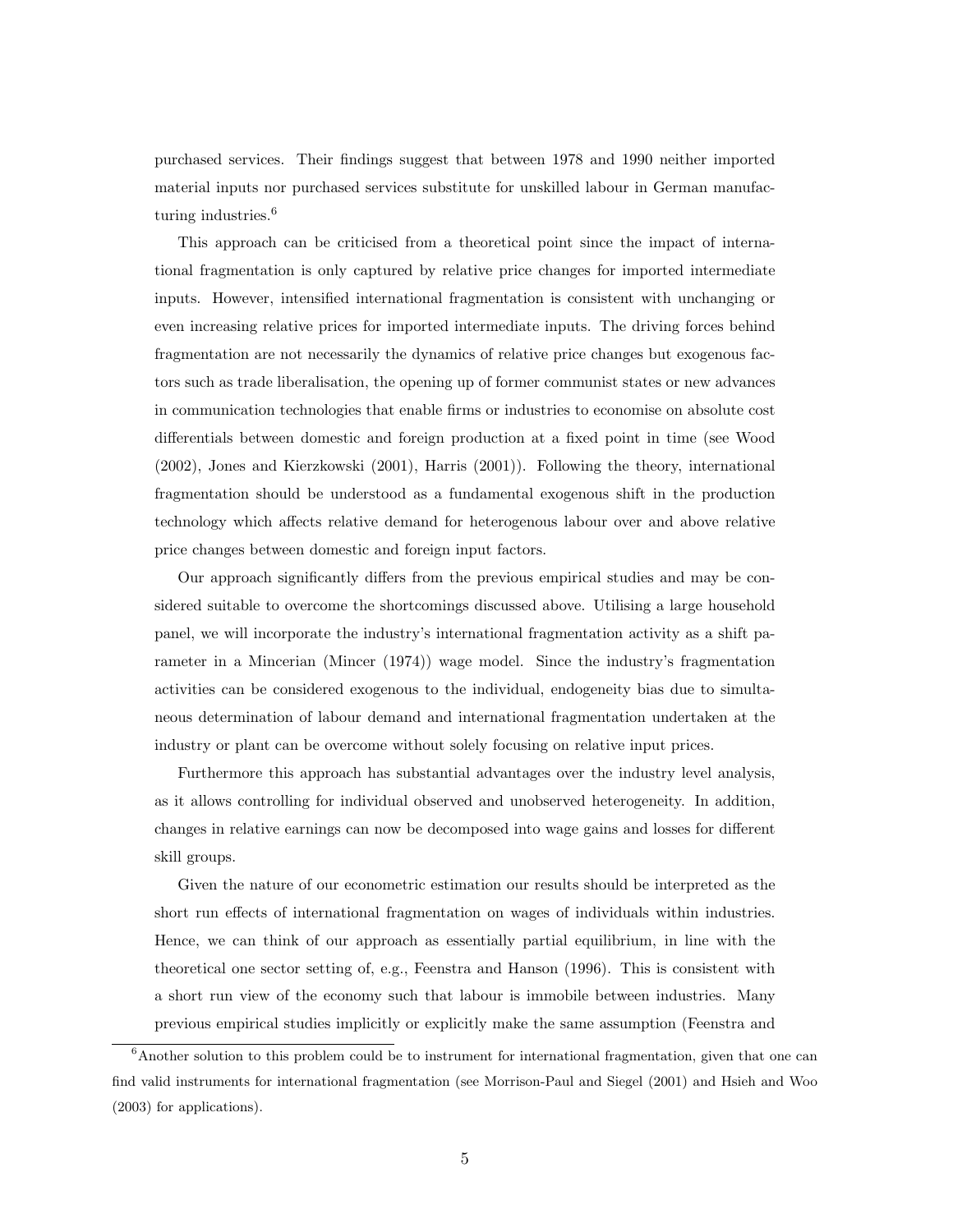Hanson (1996), Morrison-Paul and Siegel (2001), Hsieh and Woo (2003)).

The literature analysing the labour market impact of international trade in a household panel framework is sparse and studies more specifically assessing the impact of international fragmentation on the earnings distribution in the context of individual wage models are, to the best of our knowledge, not existing. <sup>7</sup>

In line with Feenstra and Hanson (1996) and Feenstra and Hanson (1999) we construct two measures of international fragmentation  $(FRAG)$  applying a narrow and a wide definition such that:

$$
FRAG_{jt}^{narrow} = \frac{IMP_{jt}}{Y_{jt}} \tag{1}
$$

$$
FRAG_{jt}^{wide} = \frac{\sum_{j=1}^{J} IMP_{jt}}{Y_{jt}} \tag{2}
$$

with j denoting the respective two-digit manufacturing industry  $(j \in J)$ , IMP the value of imported intermediate inputs from a foreign industry and Y the industry's output value. Hence, narrowly defined fragmentation only captures an industry's imported intermediate inputs from the same industry abroad while widely defined fragmentation incorporates all imported intermediate manufacturing goods of an industry.

#### III Recent labour market trends and fragmentation

It is well established that relative earnings of low skilled workers have decreased in most OECD countries during the last two decades. However, wage trends are far from uniform across countries with the US and Great Britain experiencing very strong increases in the wage dispersion, and countries such as Australia, Canada, Japan and Spain only experiencing modest decreases in the relative earnings of low skilled workers (see Freeman and Katz (1995), OECD (1994) for a detailed discussion).

In this study we focus on the German labour market which is an interesting case since it is not only the largest economy in Europe, but it is also far more open to international trade than for instance the U.S. and has a fairly rigid labour market. Furthermore political and economic transition in the former communist Central and Eastern European countries

 $<sup>7</sup>$ Haisken-DeNew and Zimmermann (1999) estimate the impact of trade on real wages for different skill groups</sup> and various measures of labour market mobility combining data from the German Socio-Economic Household Panel and industry level data for the period 1985-1991. Their results of a random effects model indicate that an increase in the trade deficit ratio lowers real wages for low-skilled as well as for high-skilled workers by a comparable amount. Hence, there is no indication of a skill bias in the wage impact of international trade.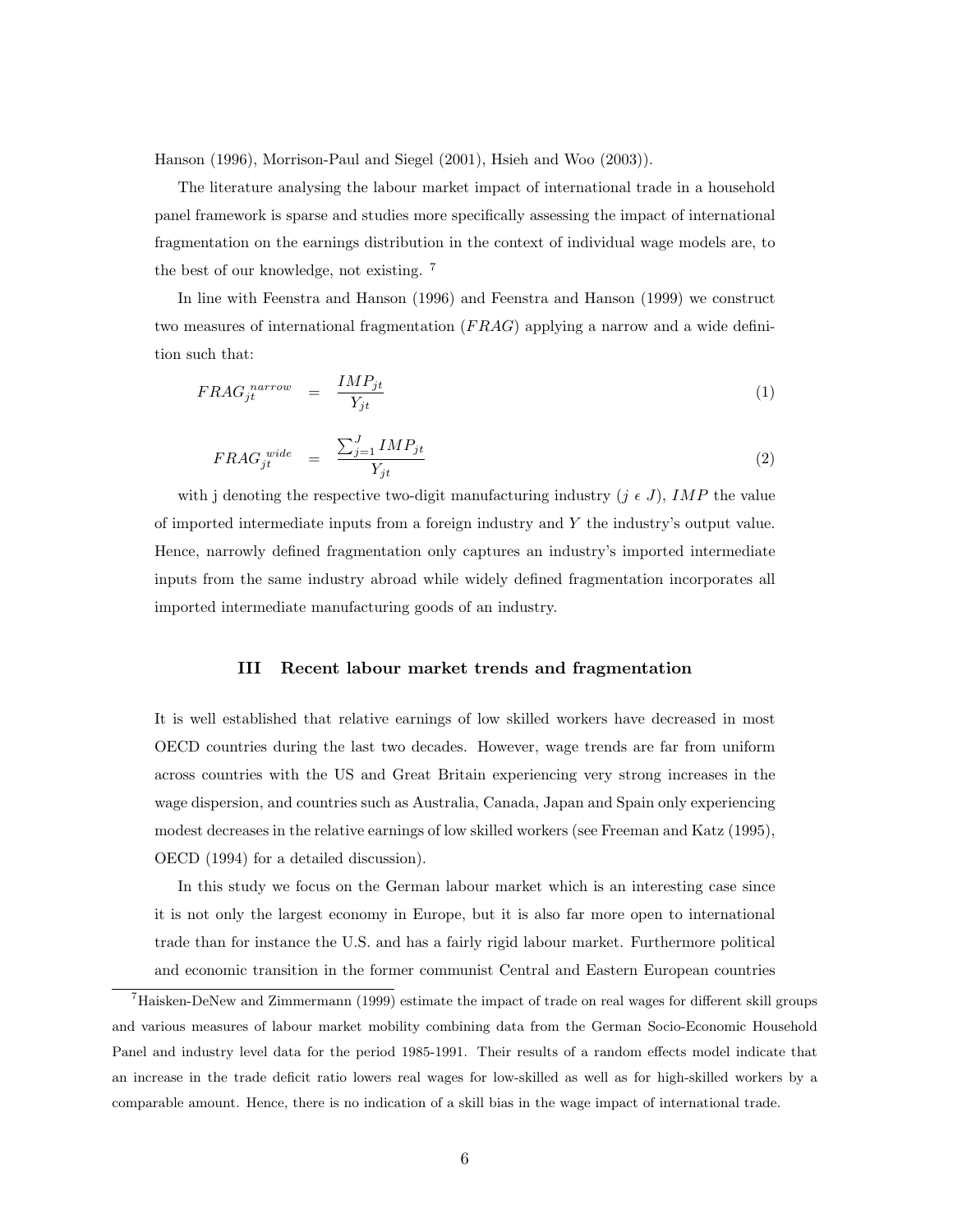(CEEC's) during the 1990's now allows for intensive production sharing with these economies at Germany's doorstep with potentially large implications for the German labour market. Nonetheless, considering the wage distribution in Germany, abundant empirical evidence suggests that relative wages of the low skilled have virtually not changed or have even increased since the 1980's (see Abraham and Houseman (1995), Fitzenberger (1999), Prasad  $(2000)$ , Beaudry and Green  $(2000)$ .<sup>8</sup> Nonetheless, real net wages have fallen substantially in absolute terms over the 1990's.

Against this background international fragmentation in German manufacturing has grown substantially. Figure 1 shows the development of international fragmentation during the 1990's for the manufacturing industry as a whole. As can be seen, narrowly defined international fragmentation (as in equation 1) increased by around 60 percent between 1991 and 2000 while widely defined fragmentation grew somewhat slower by 45 percent over the same period. Figure 2 shows the evolvement of international fragmentation by two digit NACE industries. Even though international fragmentation is of very different importance for the separate industries and the dynamic patterns vary considerably almost every industry shows significant growth in the fragmentation activity.

Thus, constant relative earnings for low-skilled workers coincide with pronounced increases in international fragmentation which at first sight casts doubt on a connection between relative earnings and fragmentation. However, relative earnings can be determined by a whole range of demand and supply factors that might cancel each other out. A thorough analysis of the impact of international fragmentation on the wage distribution therefore requires simultaneous controlling for other important determinants of the wage structure.

#### IV The Empirical Model

In order to analyse more rigorously the impact of international outsourcing on wages we estimate variants of the following log wage equation:

$$
ln WAGE_{ijt} = \alpha + \beta DEMOG_{it} + \gamma WORK_{it} + \delta EDUC_{it}
$$
  
+ 
$$
\theta IND_{jt} + \lambda FRAG_{jt} + \tau_j + \mu_t + \nu_{jt} + \iota_i + \epsilon_{it}
$$
 (3)

where  $WAGE_{ijt}$  denotes individual i's monthly wages in industry j. We apply control variables that are standard in such wage regressions, see for example Mincer (1974), Brown

<sup>8</sup>Our own analysis on the basis of the German Socio-Economic Panel for the years 1991-2000 also fails to identify significant changes in the earnings distribution between different skill groups, which is in line with the literature.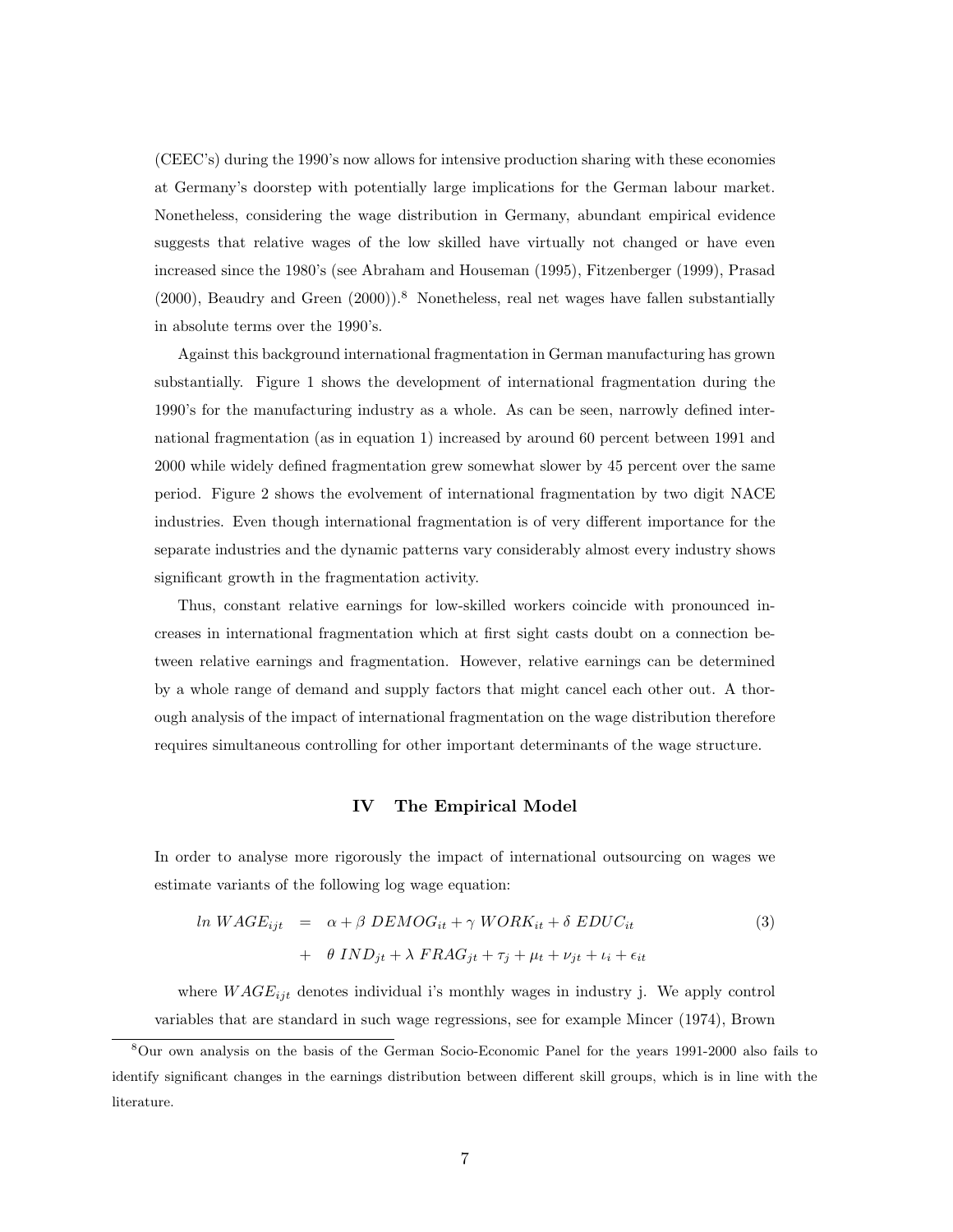and Medoff (1989), Schmidt and Zimmermann (1991). DEMOG denotes the demographic control variables age, age square, marital status, geographic region. The second set of control variables  $(WORK)$  contains characteristics related to the workplace such as size and ownership of the firm, tenure, tenure square, occupational category and the log of actual hours worked per week.<sup>9</sup> A third set of control variables  $(EDUC)$  contains educational dummies for high education  $(edhigh)$  and medium  $(edmed)$  education, low education  $(edlow)$  is the omitted category. We also control for time changing industry characteristics by including industry output (IND). We subsequently incorporate a narrow and a wide definition of international fragmentation  $(FRAG)$  as in equation 1 and 2. The error term is decomposed into general industry specific effects  $(\tau_j)$ , general time specific effects  $(\mu_t)$  and industry specific time effects  $(\nu_{it})$  which we estimate with a full set of industry dummies, time dummies and industry specific time dummies respectively. This also enables us to extensively control for time invariant and time varying industry level wage determinants other than captured by our fragmentation  $(FRAG)$  and output variable  $(IND)$ . Furthermore the general time dummies and industry specific time dummies also capture supply side effects. We also allow for individual fixed effects  $(\iota_i)$  that take account of unchanging observable and unobservable individual characteristics.<sup>10</sup> The remaining error term  $(\epsilon_{it})$  is assumed to be normally distributed.

Combining individual and industry level data could give rise to contemporaneous correlation that results in distorted standard errors as discussed in Moulton (1990). We are however confident that controlling for industry fixed  $(\tau_i)$  and time specific effects  $(\nu_{it})$  takes away this distortion.

One further potential problem casting doubt on the validity of our results could arise from sample selection as low-skilled workers are more likely to lose their jobs.<sup>11</sup> However sample selection bias only occurs if selection is correlated with the idiosyncratic error term. This is unlikely in our case, since we control for a wide range of observable as well as unobservable characteristics. Nevertheless we test for that hypothesis implementing the simple procedure suggested by Wooldridge (2002) in Chapter 17.7.1. This test allows us to reject correlation between selection and the idiosyncratic error term.

Equation (3) constrains all coefficients to the be same across skill groups. In order to relax

<sup>&</sup>lt;sup>9</sup>We therefore allow for a stochastic relationship between working hours and pay to account for possible measurement error.

 $10R$ andom effects were rejected in a Hausman specification test.

 $11$ A fact that is fairly well established in the literature (see Reinberg and Hummel (2002)) and that we can also confirm with our data.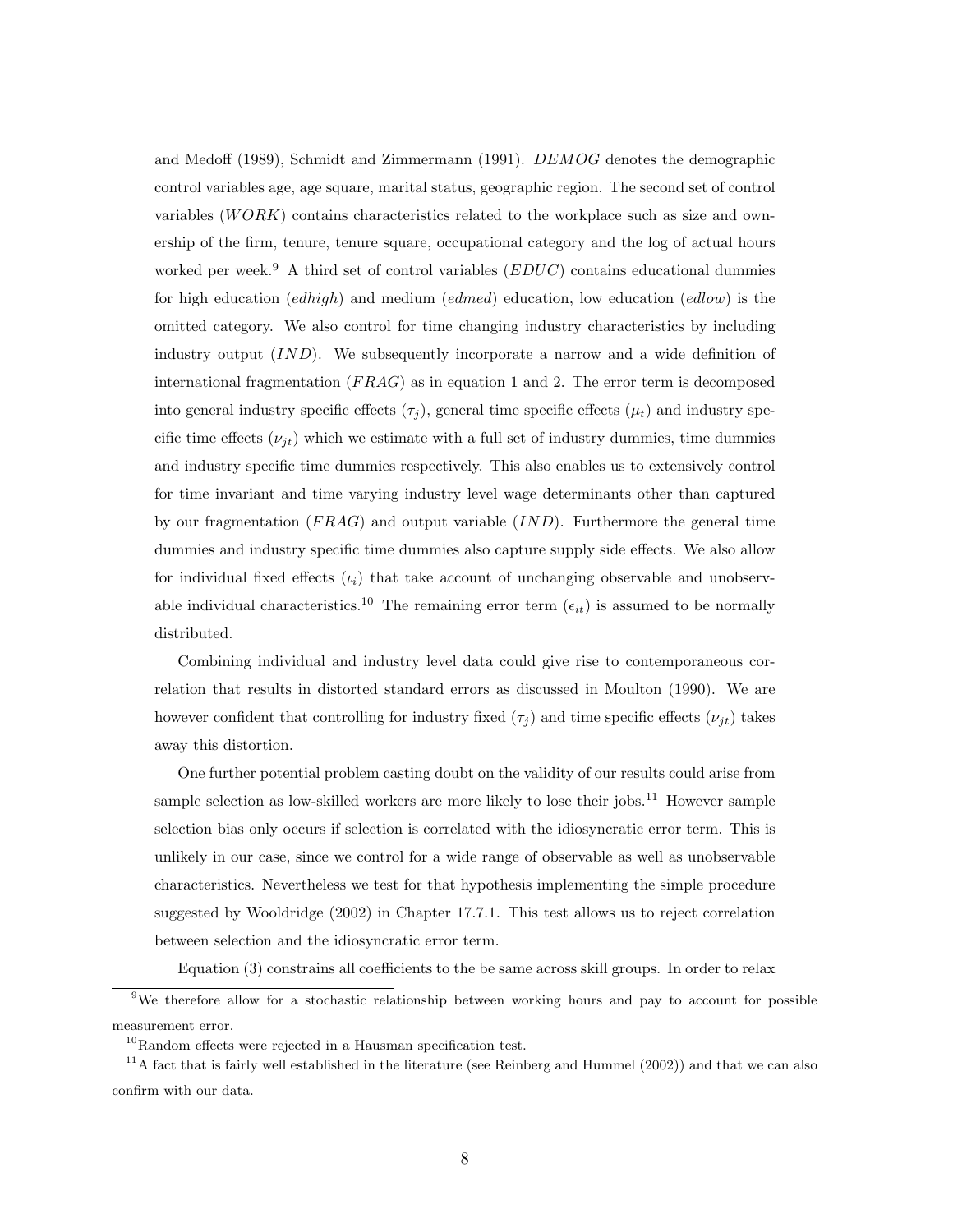these restrictions we also estimate the equation for each and every skill group separately.

#### V Data

The analysis is based on data from Sample A and E<sup>12</sup> from the German Socio Economic Panel (GSOEP) for the years 1991 to 2000 (see Haisken-DeNew and Frick (2003) for a detailed description of the panel).

Our sample is restricted to prime age (18 to 65 years) males working full time (more than 30 hours a week) in the manufacturing industry (NACE 15-36). Observations with missing wage information were excluded from the sample. In order to maximize the number of observations, we choose an unbalanced design of the sample. The sample therefore covers 2329 individuals yielding a total number of 7306 observations. In order to avoid selection bias with respect to item non-response that might be not completely random each explanatory variable was supplemented with a dummy for missing values. Subsequently missing values where recoded to zero and the generated dummies for missing values also act as regressors in the model.<sup>13</sup> Wages are monthly labour earnings preceding the respective interview month supplemented by the monthly share of additional payments such as 13th and 14th month pay, Christmas and holiday bonus and profit sharing payments.

We apply three different skill definitions that only partly overlap. A description of the alternative skill groupings can be found in Table 1. Firstly, we differentiate between three different skill groups based on information on educational attainment and vocational training. Secondly, we utilise internationally comparable information following the International Standard Classification of Education  $(ISCED)^{14}$  to derive a somewhat different skill differentiation. Thirdly, we apply an alternative skill grouping based on the respondents information on the qualification that their current job actually requires. Applying this alternative skill grouping is an interesting extension since it takes account of the actually demanded qualification by employers as opposed to the supplied qualification by employees.

Table 2 shows the skill structure, based on educational attainment, within each manufacturing industry and the employment share of the respective industry.

Industry level data on international fragmentation were obtained from input-output tables by the German Federal Statistical Office. Intermediate inputs corresponding to narrowly defined international fragmentation are represented by the main diagonal of the input-output

<sup>&</sup>lt;sup>12</sup>Respondents from the foreigner, the immigrant and the East-German sample are therefore excluded.

 $13$ In general these coefficients are only reported if statistically significant

 $14$ see UNESCO (1997)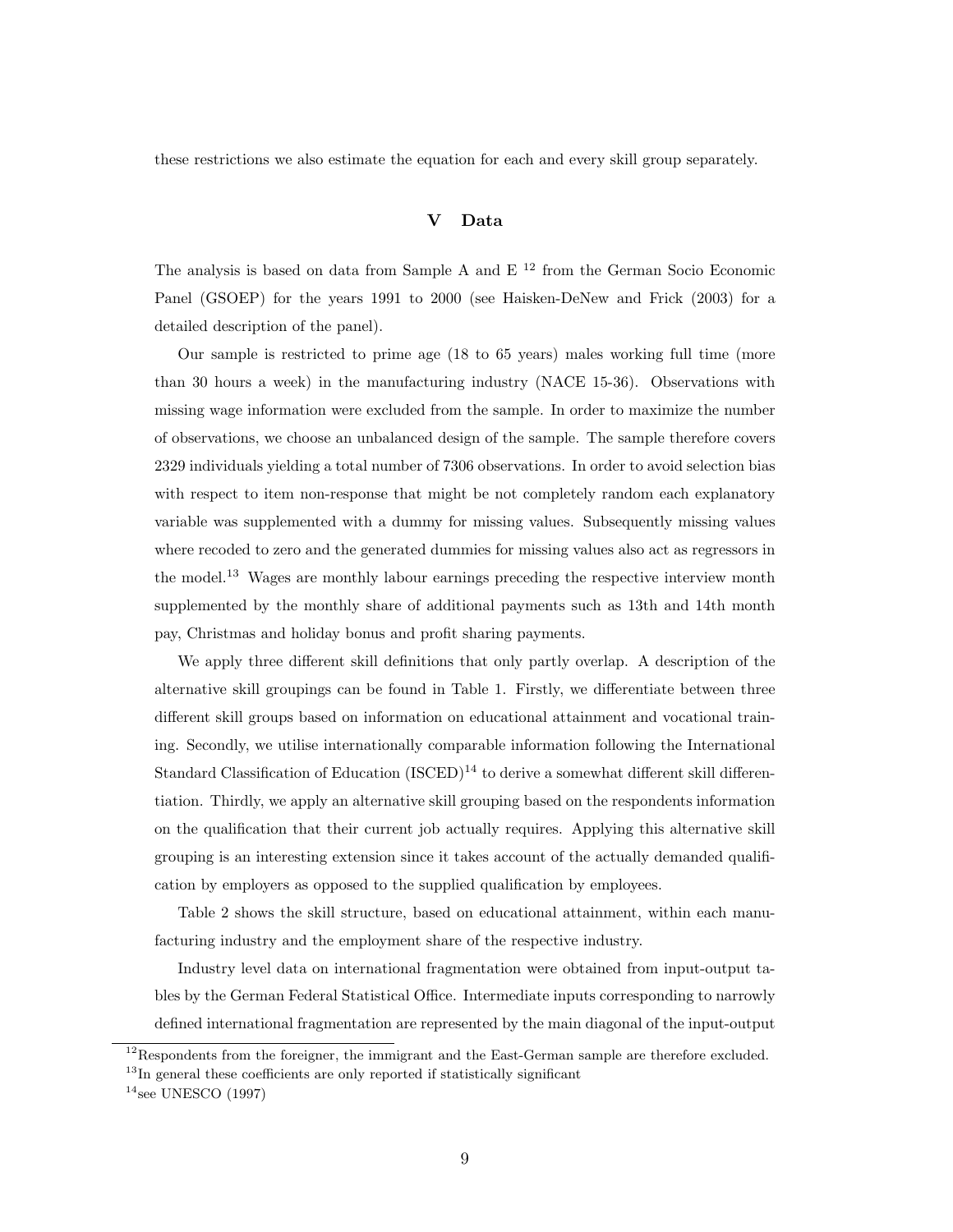matrix for imports. Intermediate inputs corresponding to the wide definition are represented by the column sum of imported intermediate inputs from manufacturing industries. Measures of trade competition are based on the OECD commodity trade database. SITC 5 digit trade data was aggregated to NACE 2 digit industries according to the concordance provided by EUROSTAT (http://europa.eu.int/comm/eurostat/ramon/). Data on industry output were obtained from the German Federal Statistical Office.

#### VI Results

The results of estimating equations (3) and (4) using a fixed effects estimator to allow for time invariant individual specific effects and applying the first skill definition<sup>15</sup> are reported in Table 3. The regressions also include a full set of regional dummies<sup>16</sup> and time dummies as well as a full set of time fixed and time varying industry dummies. Note that the coefficients on the individual and firm level variables are largely as expected: Age and tenure are positively related with wages (in a non-linear fashion for the former variable) and wages also increase for married workers and with the educational attainment. We also find that workers in small firms on average receive lower wages than in large (size  $> 2000$  employees is default category) firms, reflecting the common finding of a firm size-wage effect (Brown and Medoff (1989)).

The variable of most interest to us is, of course, the measure of international fragmentation. Column (a) reports results for the narrow measure of outsourcing as defined in equation  $(1)$ , while column  $(b)$  is for the wide measure as in equation  $(2)$ . As can be seen, in these regressions we find statistically significant negative effects of international outsourcing on wages. A one percentage point increase in the narrow fragmentation intensity leads to an overall reduction in wages by 4 percent and a one percentage point increase in the wide fragmentation intensity reduces overall wages by 3 percent.

We now estimate the model for each and every skill group<sup>17</sup> separately thereby allowing for differences in the wage determination for different skill groups. Again we incorporate a full set of regional dummies, year dummies, industry dummies and industry dummies interacted with time. Table 4 depicts the estimation results with narrowly and widely defined fragmentation for each skill group. Most notably, the coefficients on the individual and

 $15$ see Table 1

<sup>&</sup>lt;sup>16</sup>The regional dummies are defined for each of the old West German federal states (Länder) plus one dummy capturing all new East German states.

 $17$ applying the first skill definition as in Table 1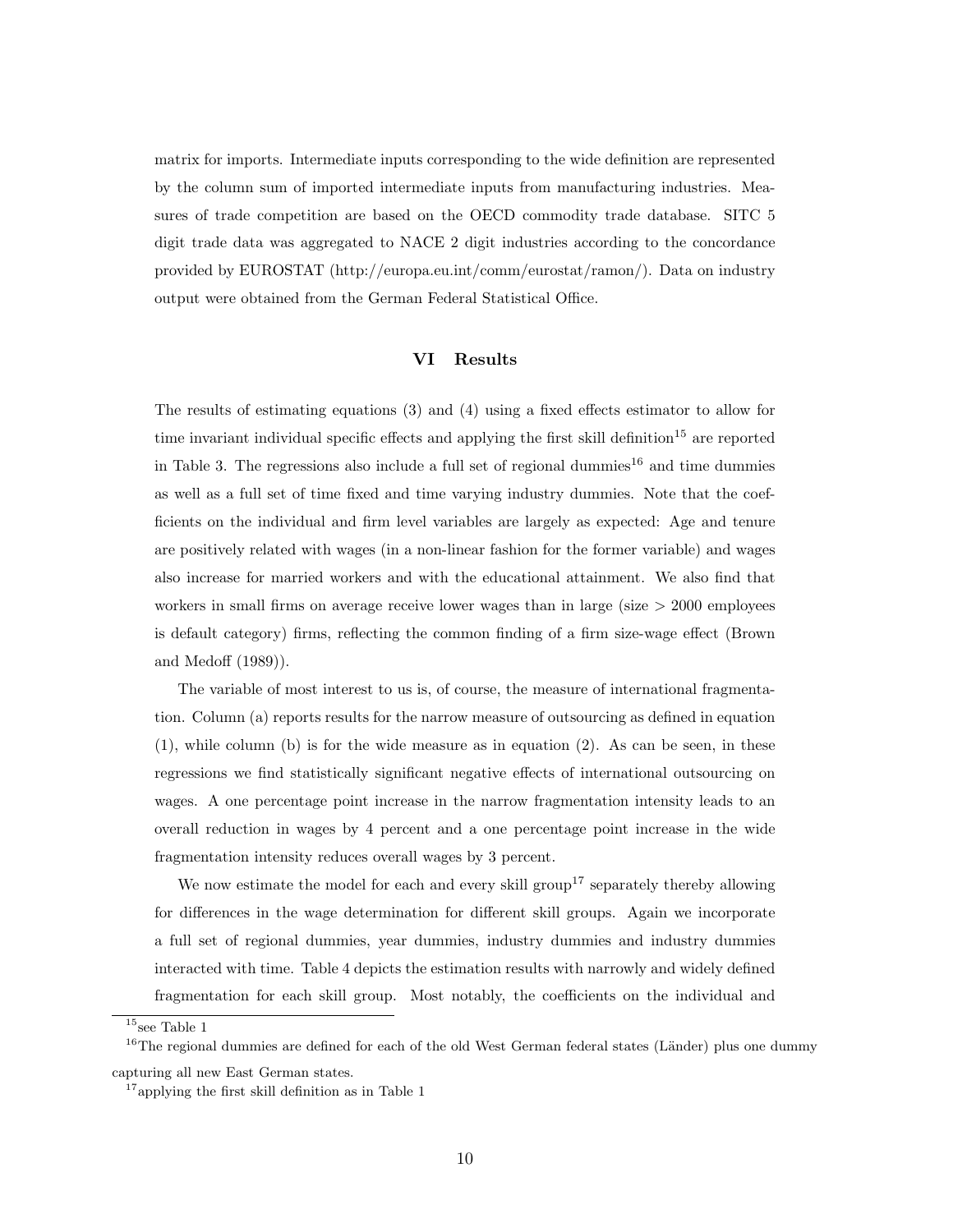firm level variables differ significantly between the estimations for the different skill groups. Constraining the coefficients to be uniform across skill groups therefore indeed seems not appropriate.<sup>18</sup>

With regard to the impact of fragmentation the coefficients also differ substantially from the previous specification (compare Table 3 and Table 4). For high-skilled workers the coefficient of narrowly defined outsourcing is now found to be statistically significant and positive with a one percentage point increase in the outsourcing intensity ceteris paribus yielding a positive wage premium of 3 percent. However, widely defined outsourcing is found to have no significant impact on the wage for high-skilled workers (see Table 4 columns a and d). For medium-skilled workers the estimated coefficient of narrowly measured fragmentation is now statistically insignificant. Contrasting this result the estimation with the wide measure of international outsourcing yields a negative significant coefficient with a one percentage point increase in the wide outsourcing intensity resulting in a 3 percent wage fall for mediumskilled workers (see Table 4 column e). Only for low-skilled workers both the narrow as well as the wide measure of fragmentation are found to have a significant negative impact on wages. A one percentage point increase in the narrow outsourcing intensity ceteris paribus decreases low-skilled workers' wages by 7 percent while a one percentage point increase in the wide fragmentation intensity ceteris paribus decreases wages by 13 percent.

As mentioned above, an earlier study by Haisken-DeNew and Zimmermann (1999) analysed the effect of trade on individuals' wages using data from the GSOEP for the 1985 - 1991 period. As a further test of the robustness of our results to the fragmentation measure used, we calculate a sectors' degree of import penetration as imports over gross production in industry j (similar to Haisken-DeNew and Zimmermann (1999)). In particular the latter measure can arguably be considered as measuring the outsourcing of low-skill intensive production to low-wage locations (Anderton and Brenton (1999)). The results of the regressions with Non-OECD import penetration ratios are reported in columns g-i in Table 4. As can be seen, low skilled workers lose from increased import penetration, while there is no statistically significant evidence that high skilled workers benefit in terms of receiving higher wages.

In additional model specifications we apply the two alternative skill measures based on ISCED classifications and required qualifications for the respondents current job (see section V and Table 1) and estimate the impact of narrow and wide fragmentation as well as import penetration for each skill groups of the alternative skill measures.

Applying the skill grouping in line with the International Standard Classification of Edu-

 $^{18}$ This is also confirmed more formally by an F-test that rejects the parameter constraints.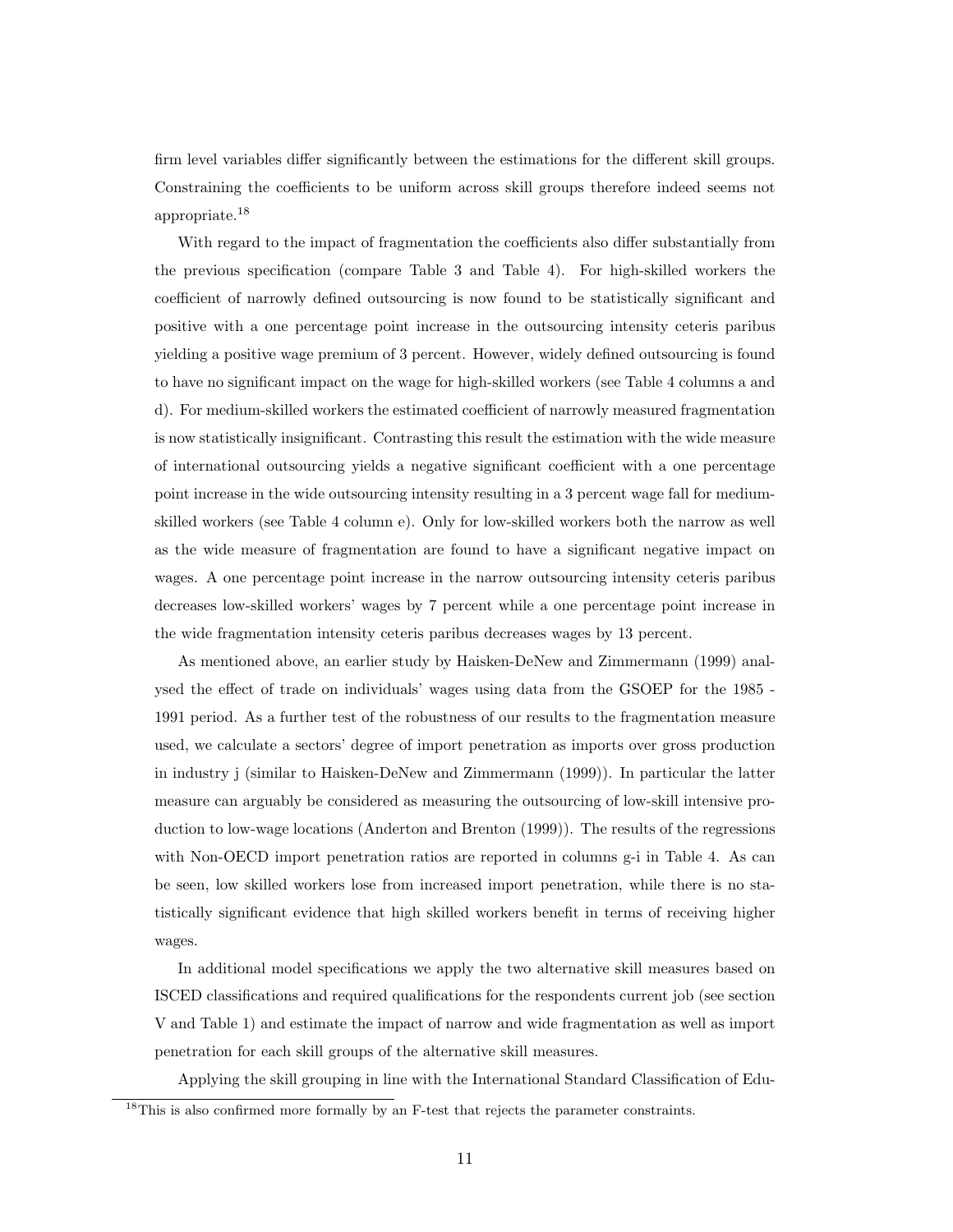cation  $(ISCED)^{19}$  we find no statistically significant impact of narrow and wide outsourcing as well as import penetration on wages for high skilled workers. For medium- and low-skilled workers, however, a one percentage point increase in narrow fragmentation intensity ceteris paribus lowers wages by 4 respectively 5 percent while neither wide fragmentation nor import penetration are found to be statistically significant (see Table 5).

The results for the skill definition based on required education<sup>20</sup> indicate that narrow fragmentation has a significant positive impact on workers who report that their job requires a college or technical school training with a one percentage point increase in the narrow outsourcing intensity ceteris paribus raising wages by 2 percent. For workers with lower required qualifications we find a statistically significant negative effect of narrow outsourcing with a one percentage point increase ceteris paribus yielding a wage loss of 3 percent. With respect to wide fragmentation and import penetration our estimates suggest no significant wage effects (see Table 6).

In order to get a better idea of the economic significance of the coefficients we perform simulations based on the statistically significant results in Table 3 to 6. For the simulations we firstly use the estimation results in the tables to predict the expected wage for our sample. We then use the same regression results and data to obtain a prediction in which we constrain the outsourcing variable to the value of 1991. Hence, this prediction can be interpreted as showing the hypothetical average wage for the sample with constant outsourcing.

The comparisons of the standard prediction and the prediction without outsourcing are plotted in Figures 3 to 11 for the three measures of fragmentation and the various skill definitions.<sup>21</sup> In Figure 3, for example, the plots illustrate that in our sample of prime age, full time working men monthly wages for the average low-skilled manufacturing worker would have been approximately 300 DM higher in 1999 if there had been no increase in fragmentation since 1991. For high skilled workers, the wage gain following fragmentation was about 400 DM in the same year (see Figure 5). The predicted effects are in the same direction in all diagrams, it is notable, however, that the magnitude of the wage change related to fragmentation depends on the actual variable used to calculate the level of fragmentation.

 $^{19}\rm{see}$  Table 1

 $20$ see Table 1

 $21$ We only show predictions of the point estimates if statistically significant. Of course, we could also construct confidence intervals for the predictions but for the sake of clarity of the diagrams we refrain from plotting these.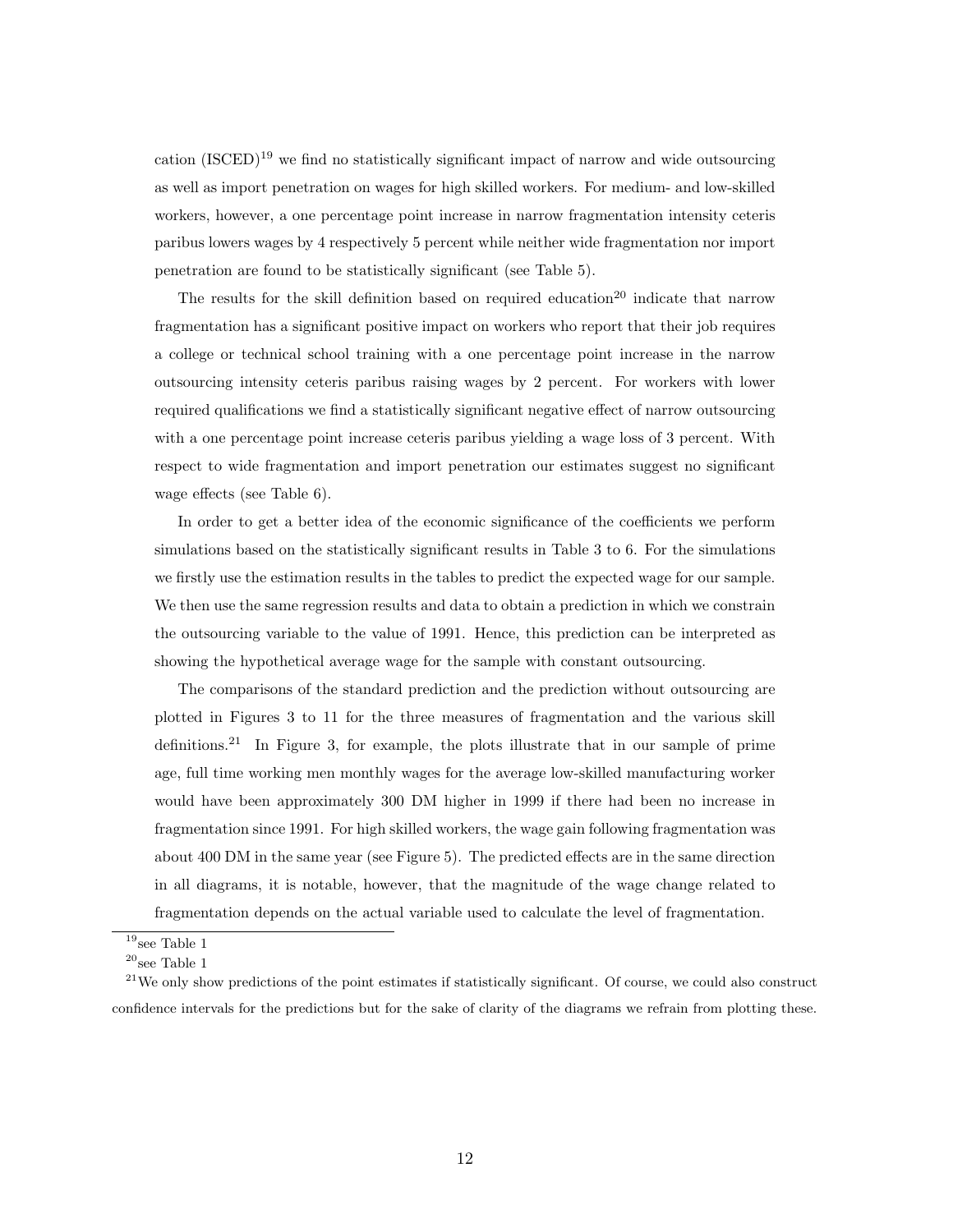#### VII Conclusion

This paper adds to the literature on the implications of outsourcing for labour markets by investigating the effect of the fragmentation of production on wages for different skill groups. To the best of our knowledge, this is the first paper to use individual level data to look at this issue. Our results show that fragmentation has a marked impact on wages. We find strong evidence of a negative effect of fragmentation on the real wage for low-skilled workers. This result is robust to a number of different specifications and definitions of outsourcing. We also find some evidence that high-skilled workers gain from fragmentation in terms of receiving higher wages.

This suggests that low-skilled workers are the losers from this form of globalisation of production, while high-skilled workers are, on average, the group who may be able to gain. This has implications for policy makers, who need to debate whether losers should be compensated or in any other way be the focus of policies aimed at easing the adjustment cost of globalisation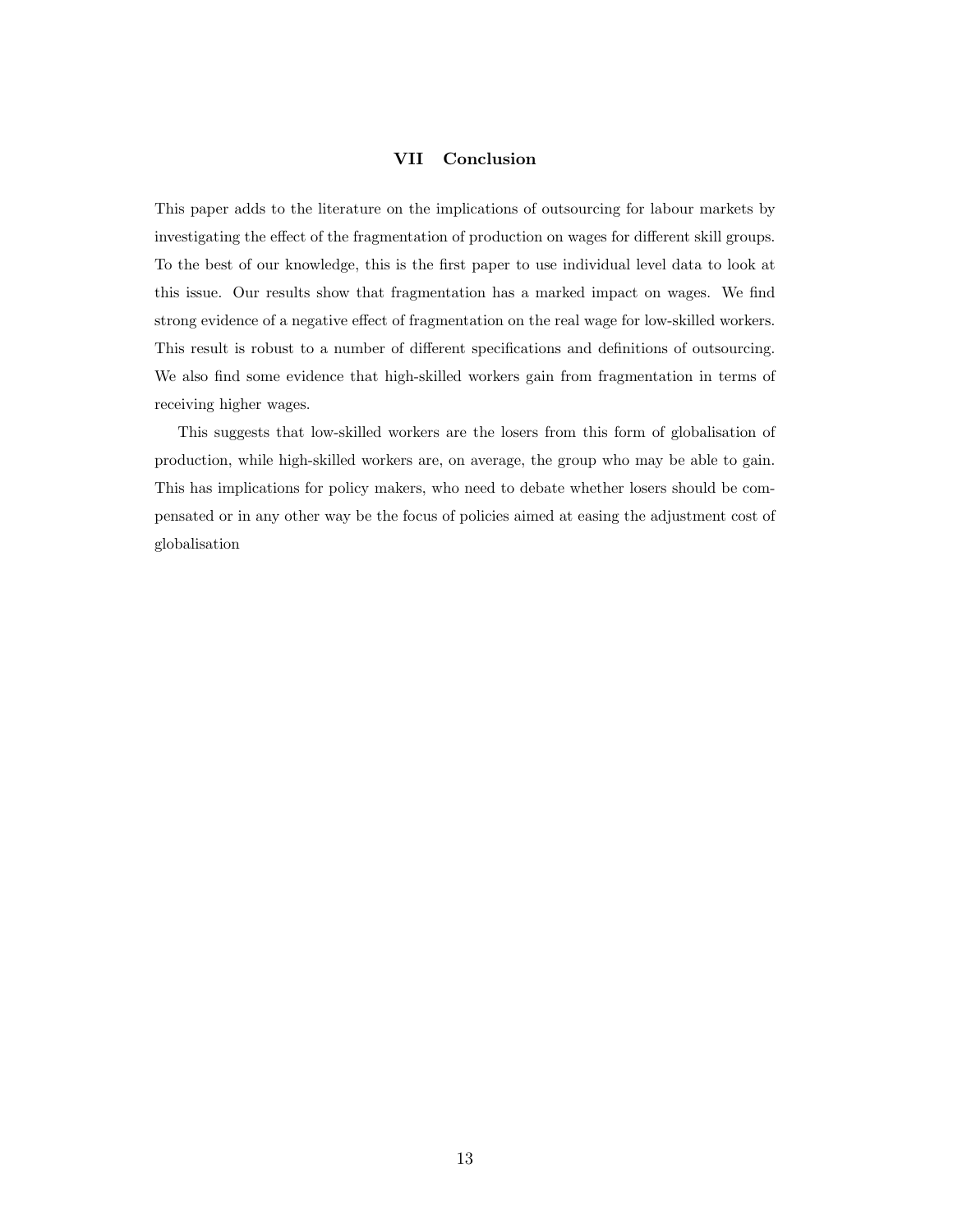#### References

- Abraham, Katharine G. and Susan N. Houseman, "Earnings Inequality in Germany," in Richard B. Freeman and Lawrence F. Katz, eds., Differences and Changes in Wage Structures, Chicago and London: The University of Chicago Press, 1995, pp. 371–403.
- Anderton, Bob and Paul Brenton, "Outsourcing and Low-Skilled Workers in the UK," *Bulletin of Economic Research*, 1999, 51 $(4)$ , 267–285.
- Arndt, Sven W., "Globalization and the Open Economy," North American Journal of Economics and Finance, 1997, 8 (1), 71–79.
- , "Globalization and economic development," The Journal of International Trade and Economic Development, 1999, 8 (3), 309–318.
- Beaudry, Paul and David Green, "The Changing Structure of Wages in the US and Germany: What Explains the Difference," Working Paper 7697, NBER 2000.
- Berman, Eli, John Bound, and Stephen Machin, "Implications of Skill-Biased Technological Change: International Evidence," Quarterly Journal of Economics, 1998, 113 (4), 1245–1280.
- Brown, Charles and James Medoff, "The Employer Size-Wage Effect," Journal of Political Economy, 1989, 97 (5), 1027–1059.
- Burda, Michael C. and Antje Mertens, "Estimating wage losses of displaced workers in Germany," Labour Economics, 2001, 8 (1).
- Falk, Martin and Bertrand M. Koebel, "Outsourcing, Imports and Labour Demand," Scandinavian Journal of Economics, 2002, 104 (4), 567-586.
- Feenstra, Robert C., "Integration of Trade and Disintegration of Production in the Global Economy," Journal of Economic Perspectives, 1998, 12 (4), 31–50.
- and Gordon H. Hanson, "Foreign Direct Investment, Outsourcing and Relative Wages," in Robert C. Feenstra, Gene M. Grossman, and D. A. Irwin, eds., The Political Economy of Trade Policy: Papers in Honor of Jagdish Bhagwati, Cambridge, Massechusetts: MIT Press, 1996, pp. 89–127.
- $-$  and  $-$ , "The impact of outsourcing and high-technology capital on wages: estimates for the United States, 1979-1990," Quarterly Journal of Economics,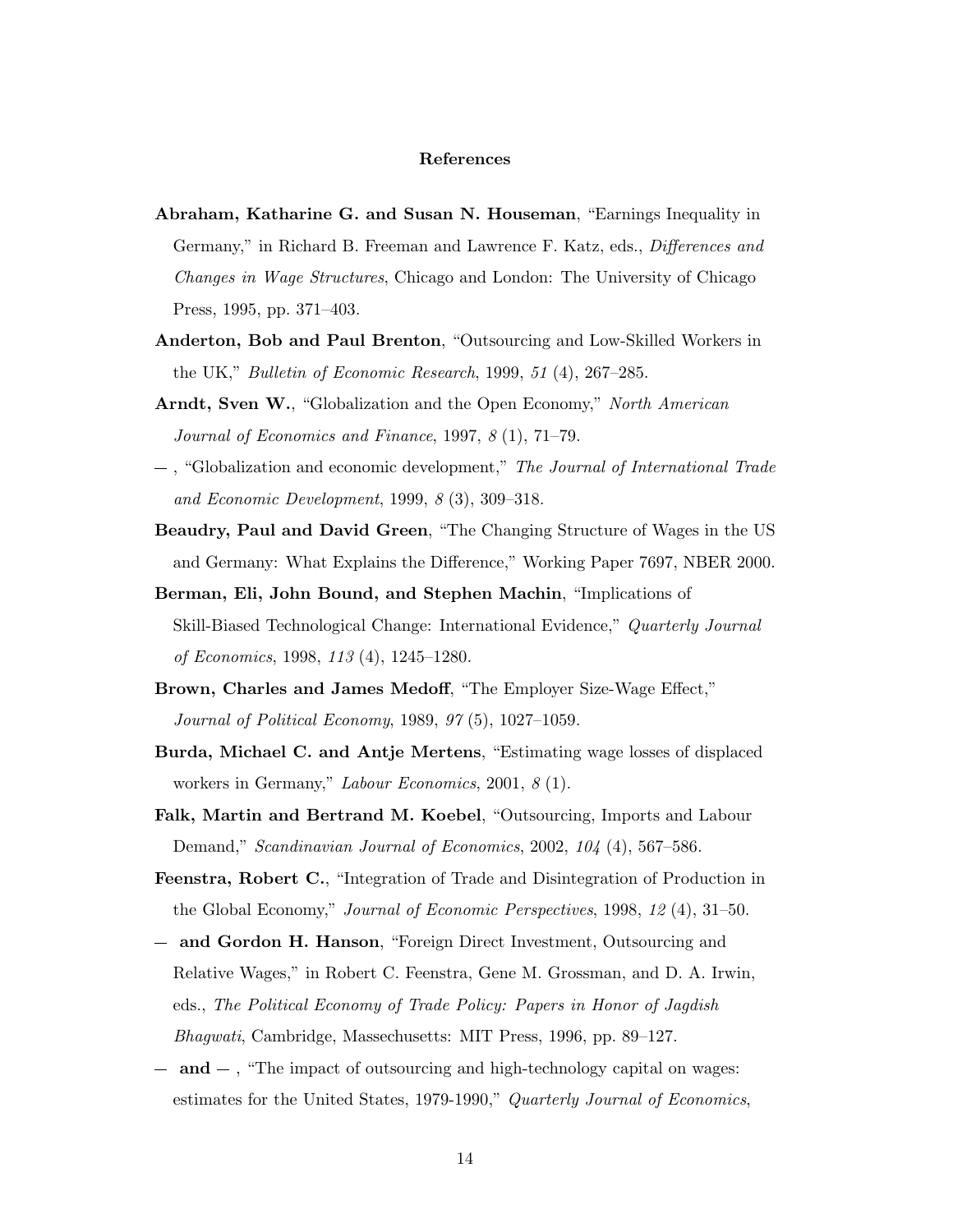1999, 114 (3), 907–940.

- $-$  and  $-$ , "Global production sharing and rising inequality: A survey of trade and wages," Working Paper 8372, NBER 2001.
- Fitzenberger, Bernd, "International Trade and the Skill Structure of Wages and Employment in West Germany," Jahrbücher für Nationalökonomie und Statistik, 1999, 219 (1+2), 67–89.
- Freeman, Richard B., "Are Your Wages Set in Beijing?," Journal of Economic Perspectives, 1995, 9 (3), 15–32.
- and Lawrence F. Katz, "Introduction and Summery," in Richard B. Freeman and Lawrence F. Katz, eds., Differences and Changes in Wage Structures, Chicago and London: The University of Chicago Press, 1995, pp. 1–22.
- Geishecker, Ingo, "Outsourcing and the Demand for Low-skilled Labour in German Manufacturing: New Evidence," Discussion Paper 313, DIW Berlin 2002.
- Haisken-DeNew, John P. and Joachim R. Frick, "Desktop Companion to the German Socio-Economic Panel," Manual

http://www.diw.de/deutsch/sop/service/dtc/dtc.pdf, DIW Berlin 2003.

- and Klaus F. Zimmermann, "Wage and mobility effects of trade and migration," in Mathias Dewatripont, Andre Sapir, and Khalid Sekkat, eds., Trade and jobs in Europe: Much ado about nothing?, Oxford: Oxford University Press, 1999, pp. 139–160.
- Harris, Richard G., "A Communication-Based Model of Global Production Fragmentation," in Sven W. Arndt and Henryk Kierzkowski, eds., Fragmentation: New Production Patterns in teh World Economy, Oxford: University Press, 2001, pp. 52–75.
- Head, Keith and John Ries, "Offshore production and skill upgrading by Japanese manufacturing firms," Journal of International Economics, 2002, 58  $(1), 81-105.$
- Hijzen, Alexander, "Fragmentation, productivity and relative wages in the UK: A mandated wage approach," GEP Research Paper 03/17, University of Nottingham 2003.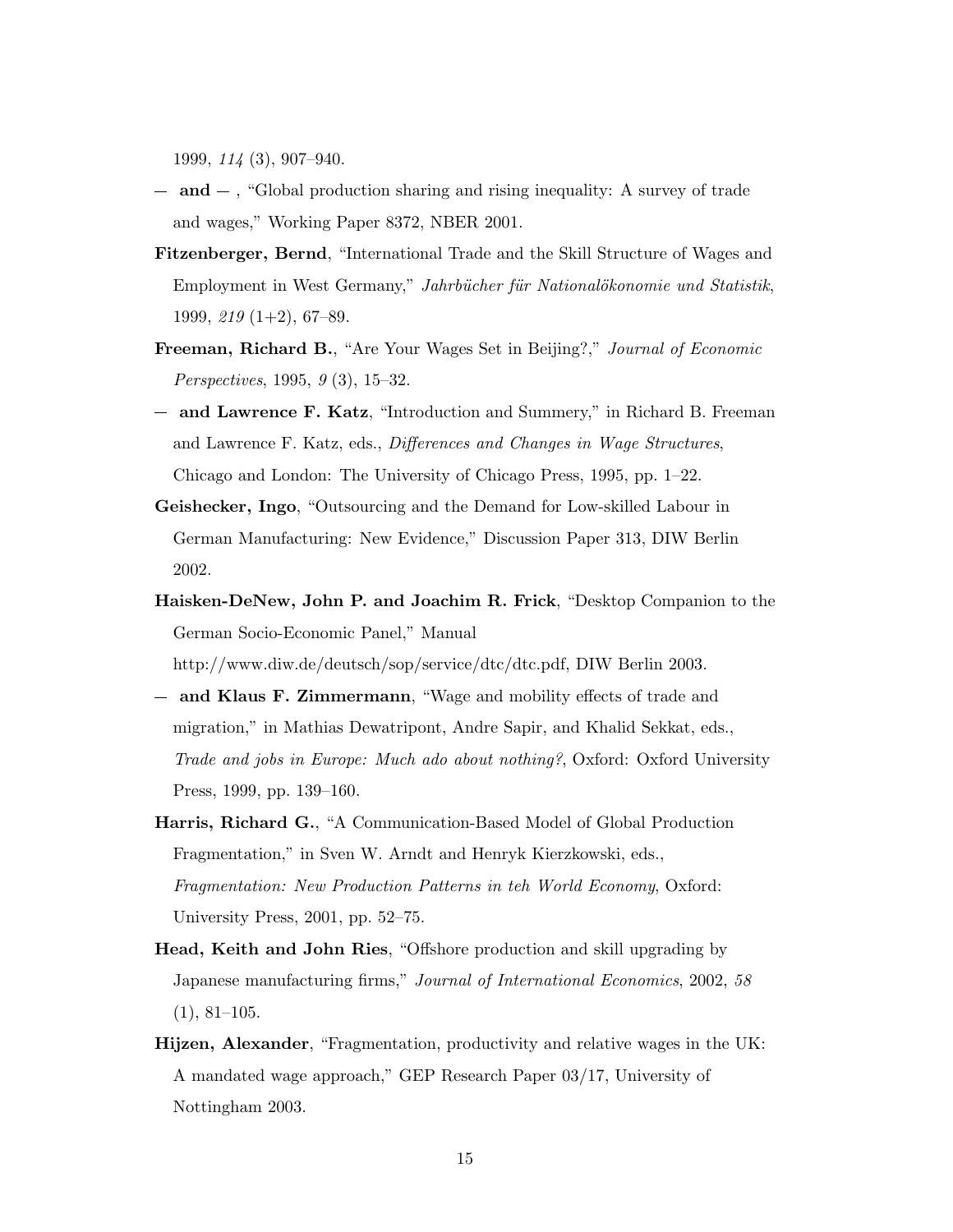- $-$ , Holger Görg, and Robert C. Hine, "International fragmentation and relative wages in the UK," Discussion Paper 717, IZA Bonn 2002.
- Hsieh, Chang-Tai and Keong T. Woo, "The impact of outsourcing to China on Hong Kong's Labor Market," mimeo, University of California at Berkeley 2003.
- Hummels, David, Jun Ishii, and Kei-Mu Yi, "The nature and growth of vertical specialization in worlde trade," Journal of International Economics, 2001, 54, 75–96.
- Hunt, Jennifer, "Post-Unification Wage Growth in East Germany," The Review of Economics and Statistics, 2001, 83 (1), 190–195.
- Jones, Ronald W. and Henryk Kierzkowski, "A Framework for Fragmentation," in Sven W. Arndt and Henryk Kierzkowski, eds., Fragmentation: New Production Patterns in the World Economy, Oxford: University Press, 2001, pp. 17–34.
- Kohler, Wilhelm, "Aspects of International Fragmentation," Review of International Economics, 2003, forthcoming.
- , "International Outsourcing and Factor Prices With Multistage Production," Economic Journal, 2004, forthcoming.
- Krueger, Alan B. and Jörn-Steffen Pischke, "A Comparative Analysis of East and West German Labor Markets: Before and After Unification," in Richard Freeman and Lawrence Katz, eds., Differences and Changes in Wage Structures, Chicago and London: The University of Chicago Press, 1995.
- Krugman, Paul, "Growing World Trade: Causes and Consequences," Brookings Papers on Economic Activity, 1995, (1), 327–377.
- Leamer, Edward E., "In Search of Stolper-Samuelson Linkages between International Trade and Lower Wages," in Susan Collins, ed., Imports, Exports and teh American Worker, Washington D.C.: Brookings Institution Press, 1998, pp. 141–203.
- **Mincer, Jacob**, *Schooling, Experience and Earnings*, New York: National Bureau of Economic Research, 1974.
- Morrison-Paul, Catherine J. and Donald S. Siegel, "The Impacts of Technology, Trade and Outsourcing on Employment and Labor Composition,"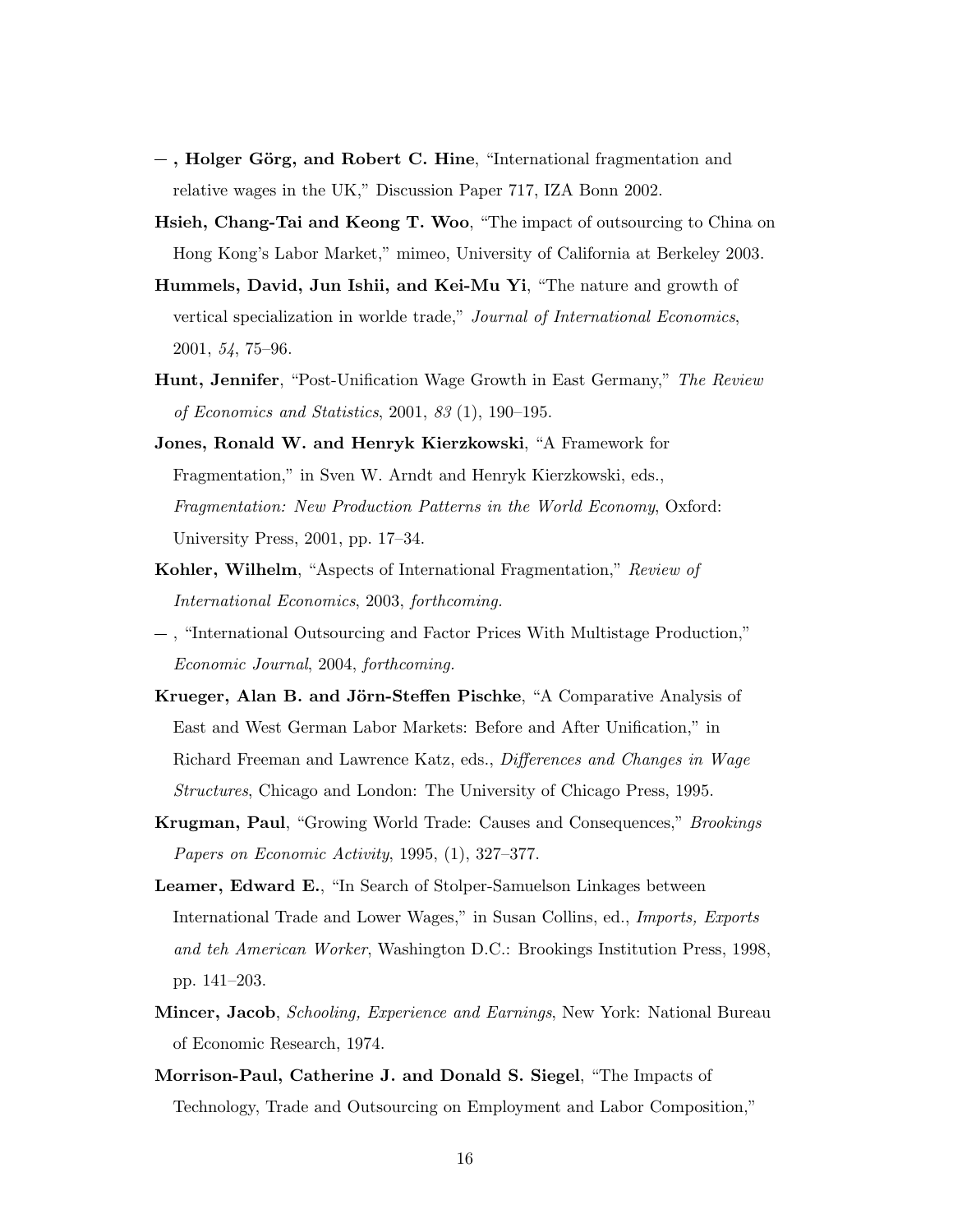Scandinavian Journal of Economics, 2001, 103 (2), 241–264.

- Moulton, Brent R., "An illustration of the pitfall in estimating the effects of aggregate variables in micro units," The Review of Economics and Statistics, 1990, (72), 334–338.
- OECD, Job Study, Part 1, Paris: OECD, 1994.
- Prasad, Eswar S., "The Unbearable Stability of the German Wage Structure: Evidence and Interpretation," Working Paper 00/22, IMF 2000.
- Reinberg, Alexander and Markus Hummel, "Qualifikationsspezifische Arbeitslosenquoten - reale Entwicklung oder statistisches Artefakt?," Werkstattbericht 4, Institut fr Arbeitsmarkt und Berufsforschung 2002.
- Schmidt, Christoph M and Klaus F. Zimmermann, "Work Characteristics, Firm Size and Wages," Review of Economics and Statistics, 1991, 73 (4), 705–710.
- UNESCO, "International Standard Classification of Education," Technical Report, UNESCO 1997.
- Venables, Anthony J., "Fragmentation and Multinational Production," European Economic Review, 1999, 43 (4-6), 935–945.
- Wood, Adrian, "Globalisation and Wage Inequalities: A Synthesis of Three Theories," Weltwirtschaftliches Archiv, 2002, 138 (1), 54–82.
- Wooldridge, Jeffrey M., Econometric Analysis of Cross Section and Panel Data, Cambridge, Massachusetts: The MIT Press, 2002.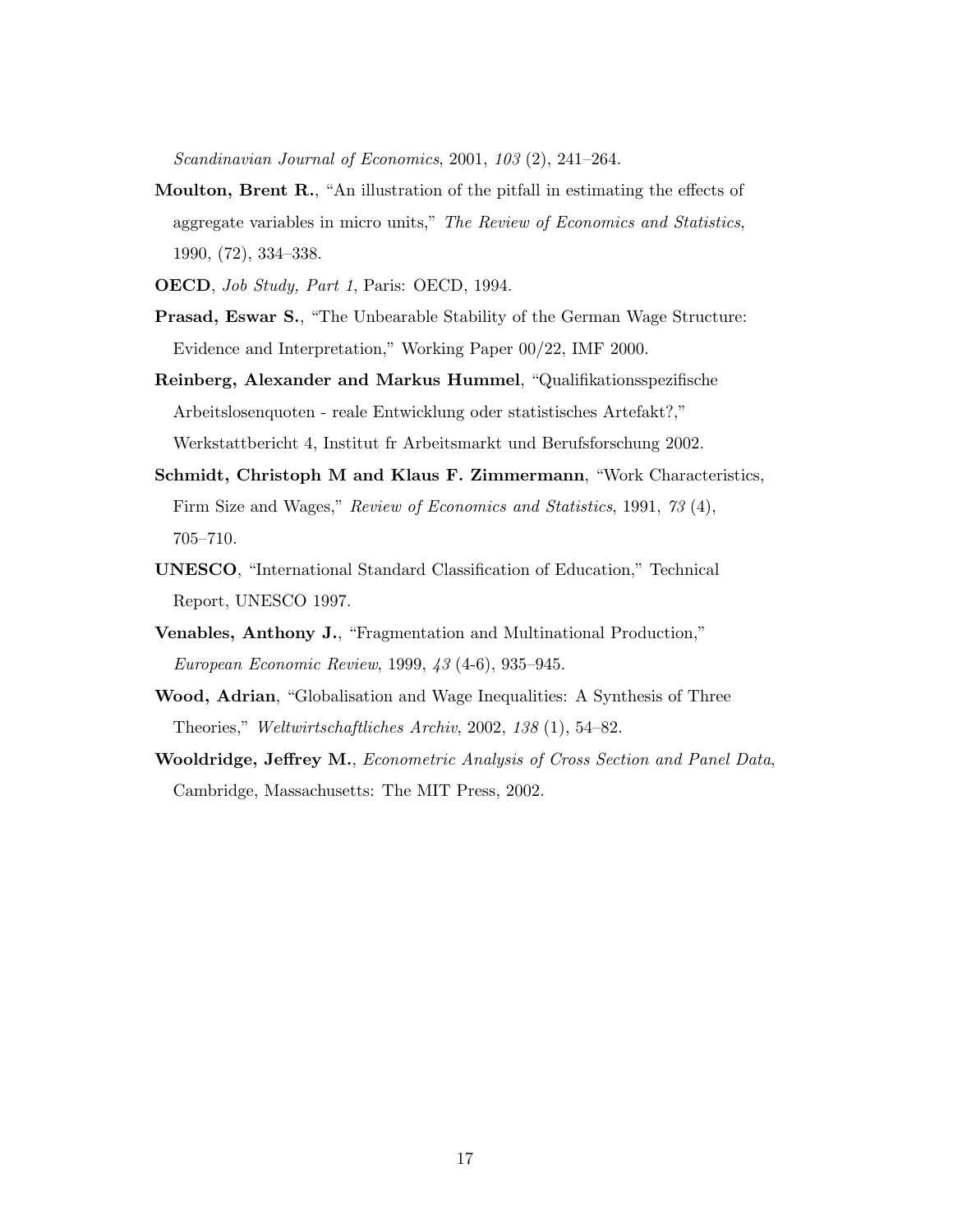### A Graphs

Figure 1: Fragmentation in German Manufacturing Industry

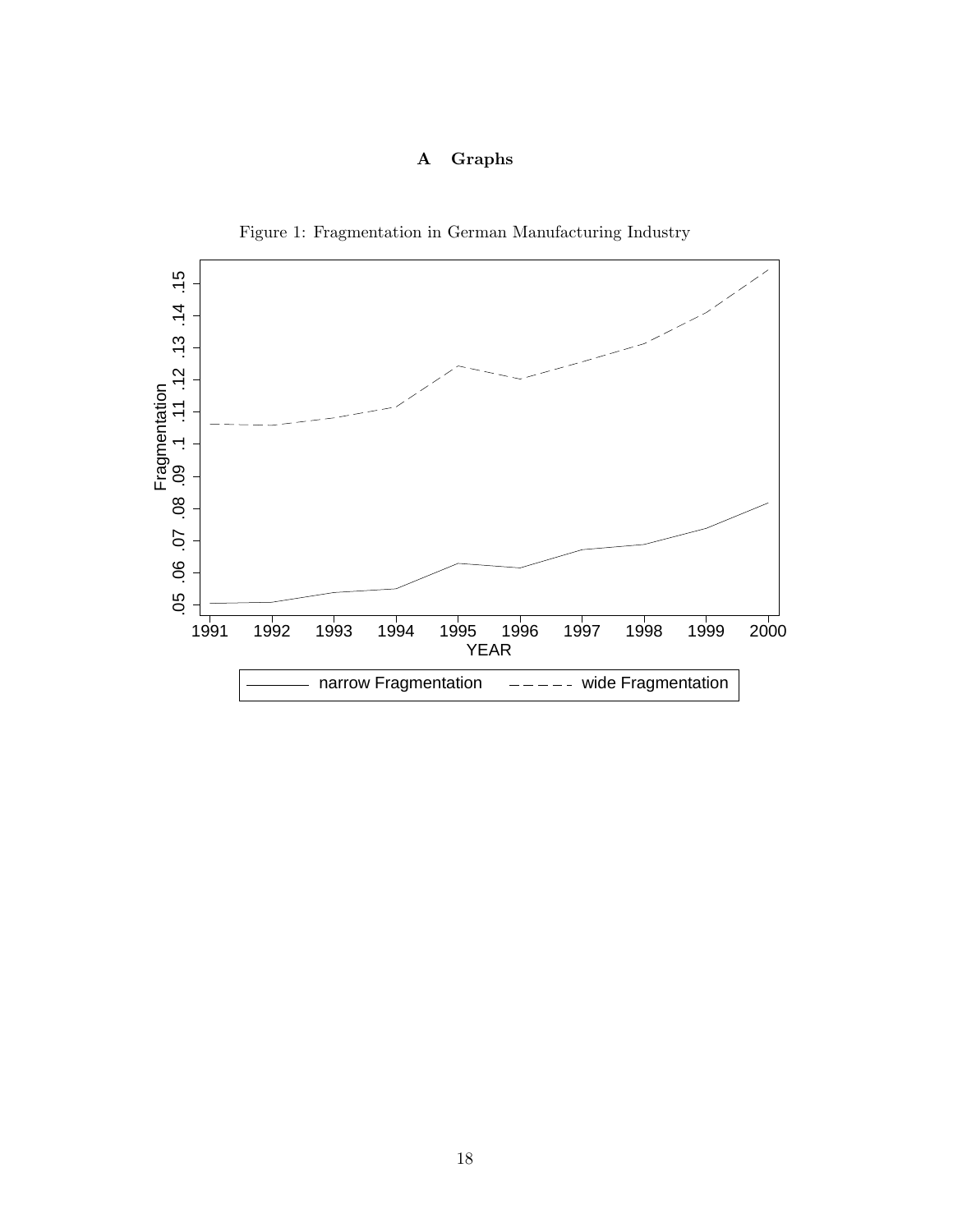

Figure 2: Fragmentation by Industry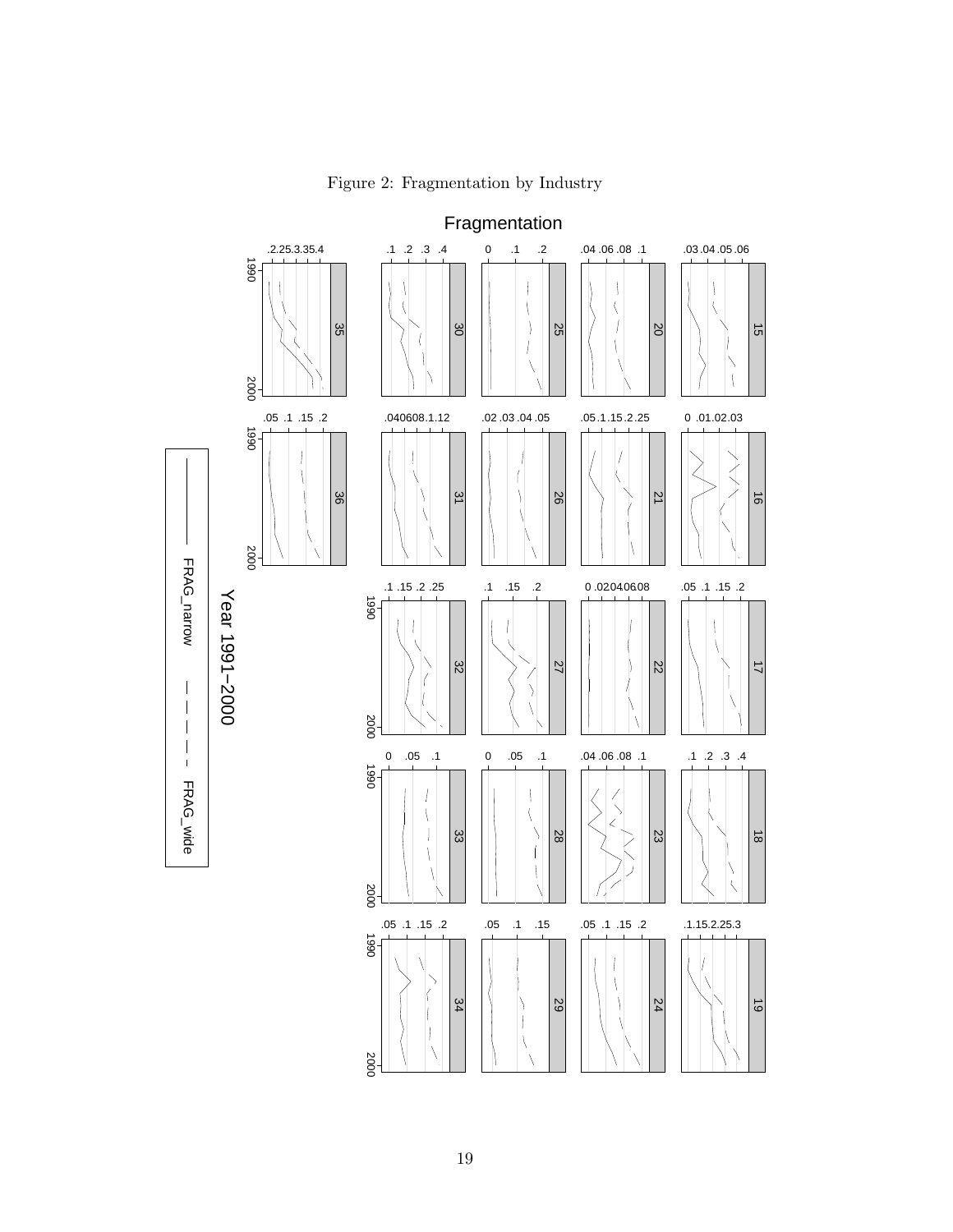

Figure 3: Wage Simulation for low-skilled worker with narrow Fragmentation

Figure 4: Wage Simulation for high-skilled worker with narrow Fragmentation



Figure 5: Wage Simulation for low-skilled worker with wide Fragmentation

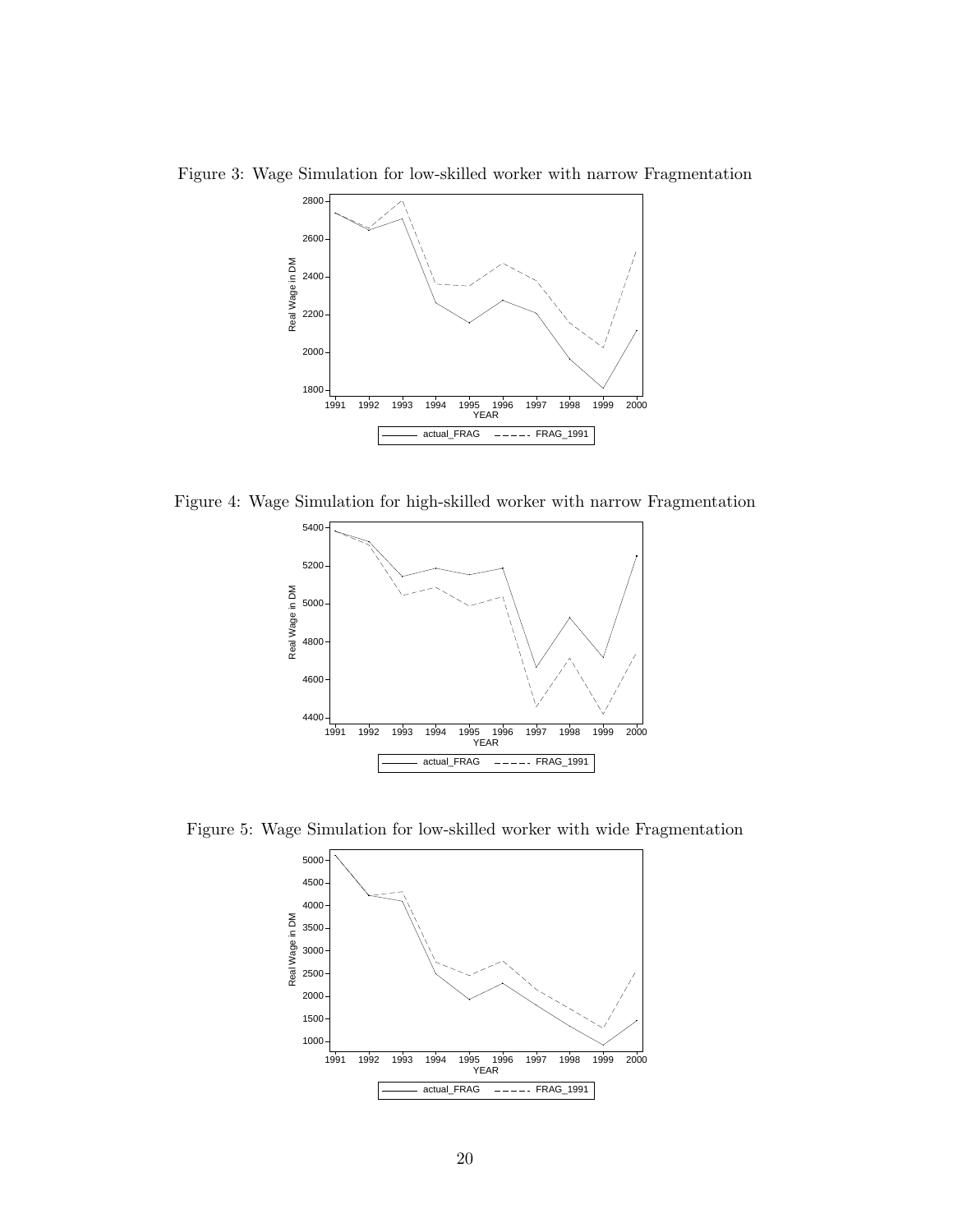

Figure 6: Wage Simulation for medium-skilled worker with wide Fragmentation

Figure 7: Wage Simulation for low-skilled worker with Import Penetration from Non-OECD



Figure 8: Wage Simulation for ISCED low-skilled worker with narrow Fragmentation

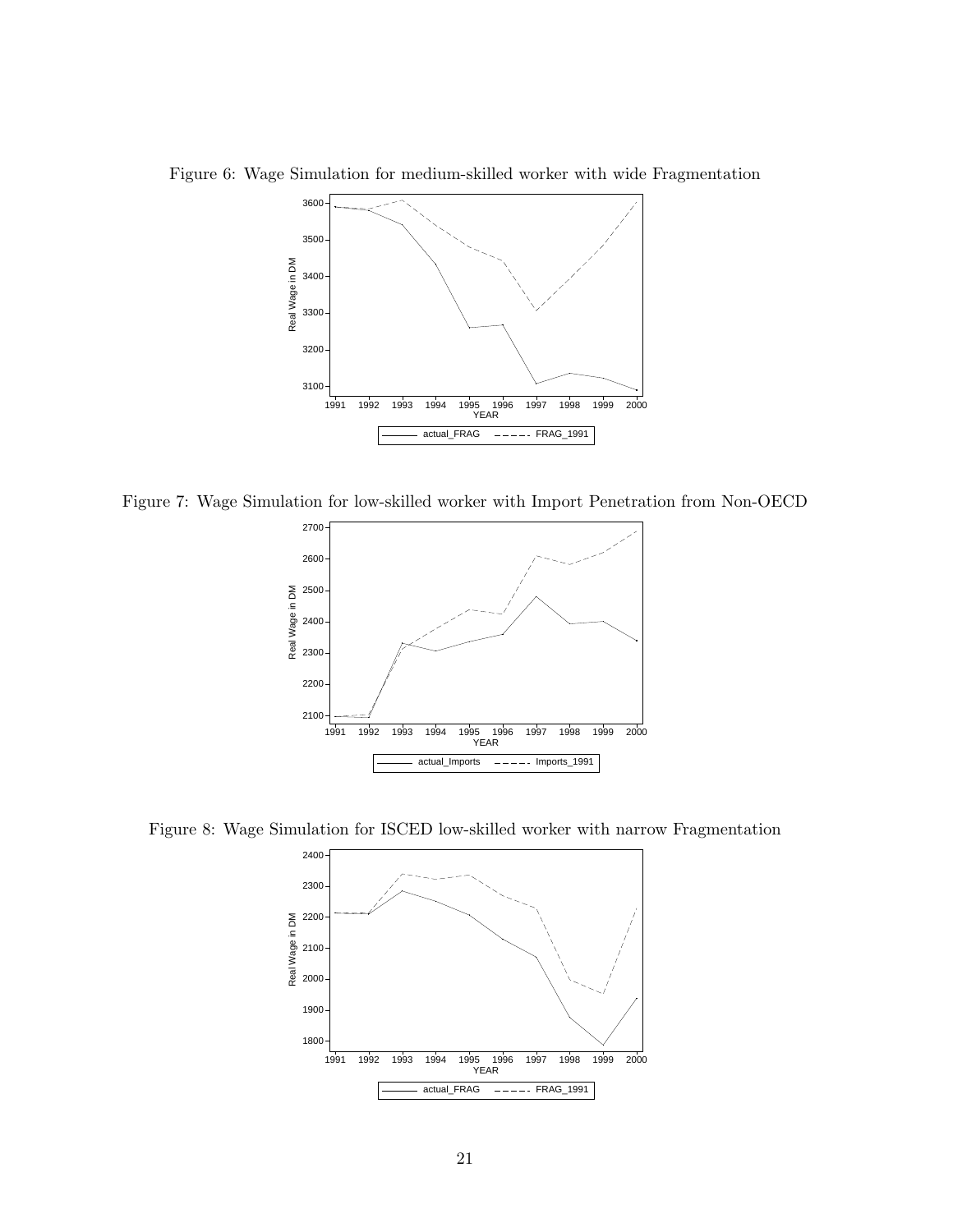

Figure 9: Wage Simulation for ISCED medium-skilled worker with narrow Fragmentation

Figure 10: Wage Simulation for worker with low skill requirements with narrow Fragmentation



Figure 11: Wage Simulation for worker with high skill requirements with narrow Fragmentation

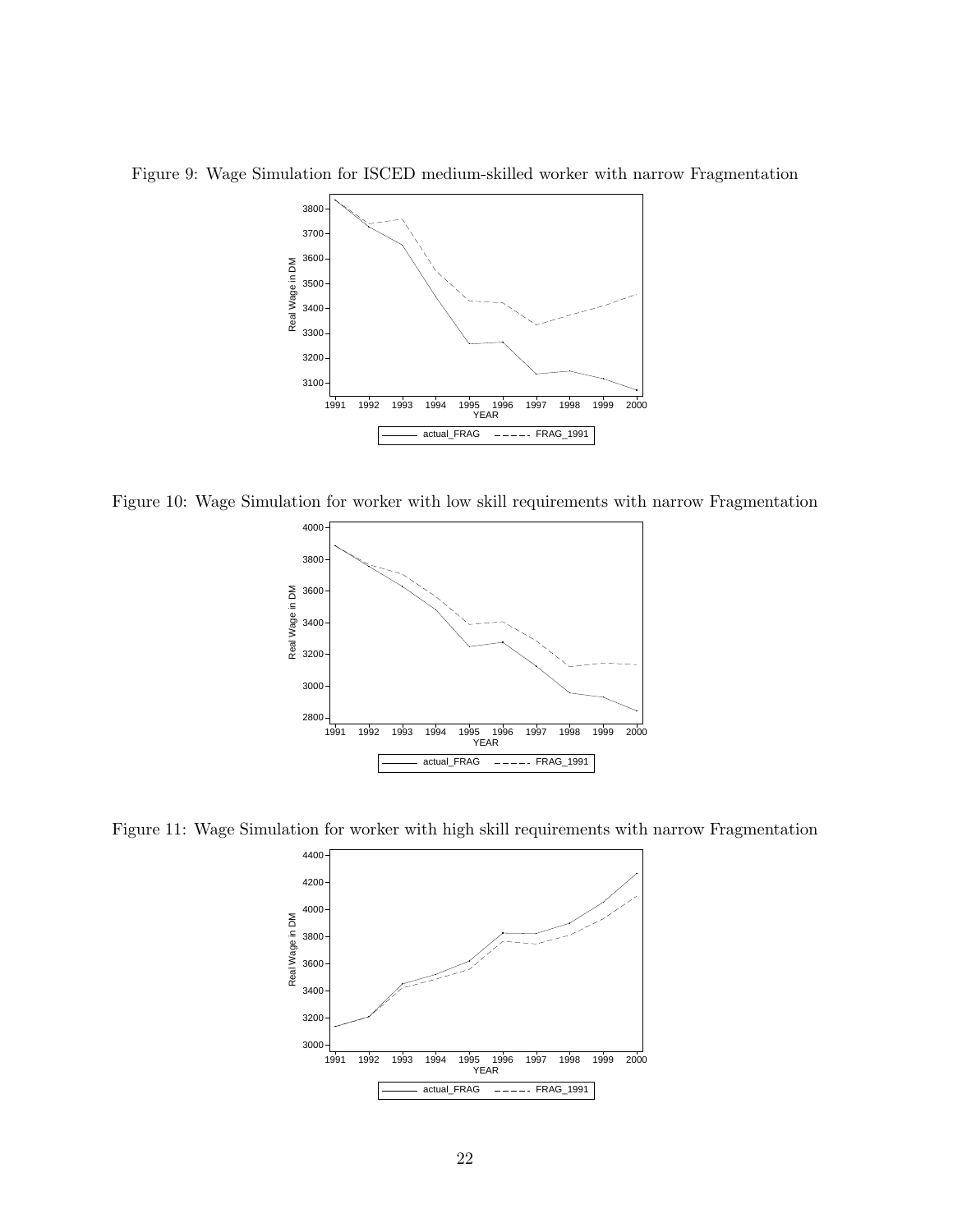#### B Tables

#### Table 1: Alternative skill classifications

#### 1) Educational Attainment

| no degree                                                                                    |
|----------------------------------------------------------------------------------------------|
| no degree $+$ vocational training                                                            |
| lower school degree                                                                          |
| $lower school degree + additional vocalional training$                                       |
| intermediary school                                                                          |
| intermediary $\mathrm{school} + \mathrm{additional}\ \mathrm{vocational}\ \mathrm{training}$ |
| degree for professional college                                                              |
| degree of professional college $+$ additional vocational training                            |
| high school degree                                                                           |
| high school $+$ additional vocational training                                               |
| higher technical college                                                                     |
| University degree                                                                            |
|                                                                                              |

#### 2) International Standard Classification of Education (ISCED)

| low skill  | Lower secondary education, Second stage of basic education                                                       |
|------------|------------------------------------------------------------------------------------------------------------------|
|            | medium skill Upper secondary education, Post-secondary non tertiary education, first stage of tertiary education |
| high skill | Second stage of tertiary education                                                                               |

#### 3) Required Qualification

| low skill  | work requires less than technical college or university degree |
|------------|----------------------------------------------------------------|
| high skill | work requires technical college or university degree           |

|             |                  |                 | Low-skilled    |
|-------------|------------------|-----------------|----------------|
| of industry |                  | within industry |                |
| 6.12        | 13.64            | 75.67           | 10.68          |
| 0.13        | 0.00             | 100.00          | 0.00           |
| 1.74        | 1.76             | 94.48           | 3.77           |
| 0.34        | 5.00             | 95.00           | 0.00           |
| 0.56        | 0.00             | 85.33           | 14.67          |
| 1.93        | 6.60             | 73.93           | 19.47          |
| 1.51        | 5.77             | 74.81           | 19.42          |
| 3.16        | 27.06            | 68.89           | 4.04           |
| 0.58        | 17.78            | 82.22           | 0.00           |
| 12.87       | 20.83            | 68.03           | 11.14          |
| 2.56        | 10.38            | 71.15           | 18.47          |
| 3.00        | 1.95             | 89.91           | 8.14           |
| 3.46        | 8.81             | 76.51           | 14.67          |
| 20.44       | 9.59             | 77.61           | 12.80          |
| 11.81       | 20.32            | 71.32           | 8.36           |
| 0.30        | 22.50            | 77.50           | 0.00           |
| 8.71        | 26.36            | 68.24           | 5.40           |
| 1.89        | 31.78            | 65.49           | 2.73           |
| 3.08        | 21.97            | 75.85           | 2.18           |
| 12.53       | 18.53            | 73.53           | 7.93           |
| 1.54        | 16.50            | 80.49           | 3.00           |
| 1.97        | 16.43            | 70.95           | 12.62          |
|             | Employment Share | High-skilled    | Medium-skilled |

#### Table 2: Employment shares and skill\* structure of industries in  $\%$

 $^\ast$  applying the first skill definition from Table 1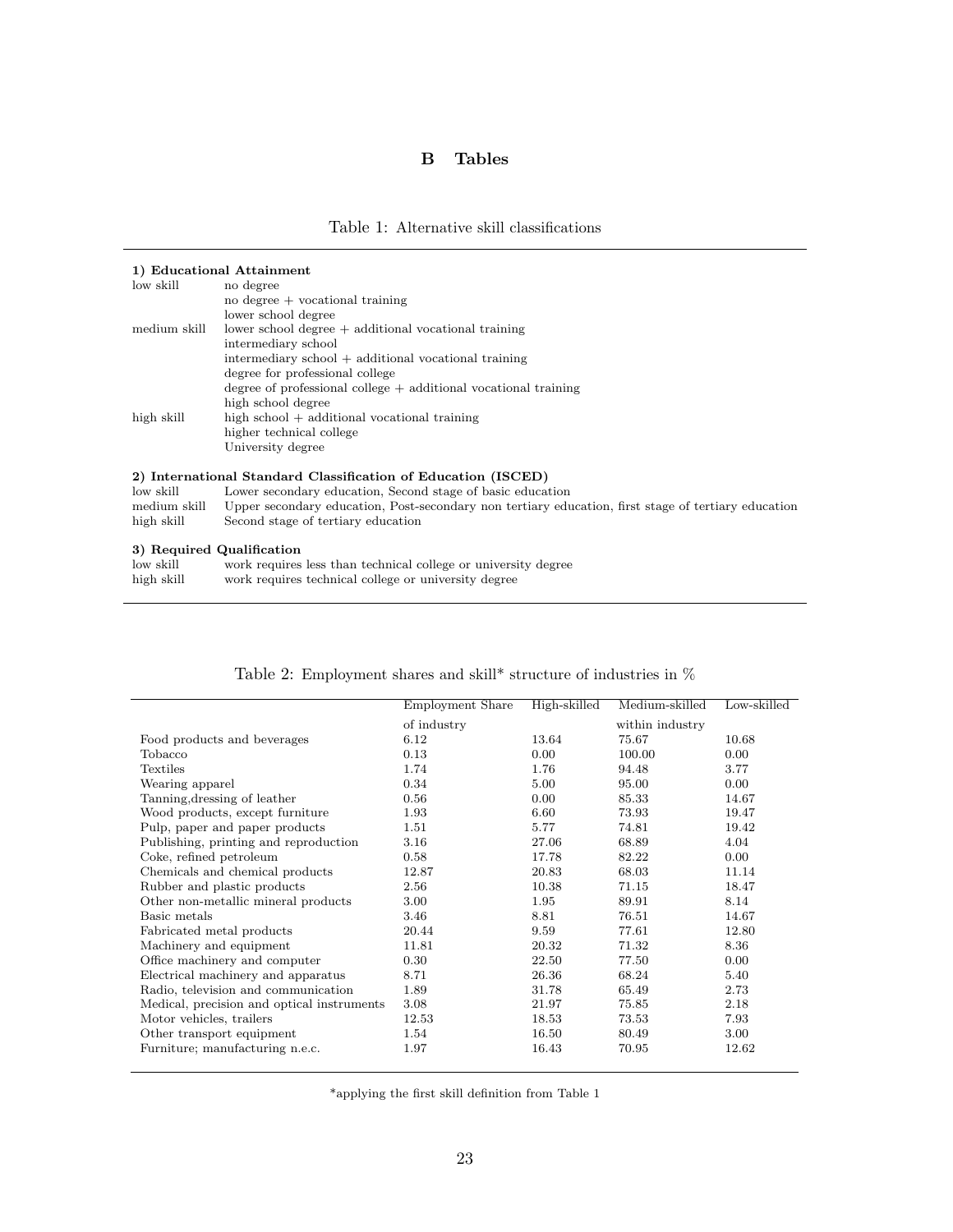|                                       | Narrow Fragmentation      | Wide Fragmentation           |
|---------------------------------------|---------------------------|------------------------------|
|                                       | (a)                       | (b)                          |
| Age                                   | 0.1302                    | 0.1240                       |
|                                       | $[5.59]$ ***              | $[5.74]$ ***                 |
| Age <sup>2</sup>                      | $-0.0011$                 | $-0.0011$                    |
|                                       | $[20.39]$ ***             | $[20.39]$ ***                |
| Married                               | 0.0666                    | 0.0666                       |
|                                       | $[5.21]$ ***              | $[5.21]$ ***                 |
| Number of Children                    | 0.0095                    | 0.0095                       |
| Firm size: $<$ 20                     | 1.62                      | 1.62                         |
|                                       | $-0.1060$<br>$[5.89]$ *** | $-0.1060$<br>$[5.89]$ ***    |
| Firm size: $< 200$                    | $-0.0428$                 | $-0.0428$                    |
|                                       | $[2.93]$ ***              | $[2.93]$ ***                 |
| Firm size: $<$ 2000                   | $-0.0064$                 | $-0.0064$                    |
|                                       | 0.58                      | 0.58                         |
| Firm:Public Owner                     | $-0.0356$                 | $-0.0356$                    |
|                                       | 0.92                      | 0.92                         |
| ln(Actual work hours)                 | 0.3491                    | 0.3491                       |
| Tenure                                | $[11.55]$ ***<br>0.0036   | $[11.55]$ ***<br>$_{0.0036}$ |
|                                       | $[4.24]$ ***              | $[4.24]$ ***                 |
| Tenure not known                      | $-0.1326$                 | $-0.1326$                    |
|                                       | [1.58]                    | 1.58                         |
| Occ:Managers/Legisl.                  | 0.1064                    | 0.1064                       |
|                                       | $[3.87]$ ***              | $[3.87]$ ***                 |
| Occ:Scientists                        | 0.0570                    | 0.0570                       |
|                                       | $[2.03]$ **               | $ 2.03 ^{**}$                |
| Occ:Technicians                       | 0.0171                    | 0.0171                       |
| Occ:Clerks                            | 0.68 <br>0.0007           | 0.68 <br>0.0007              |
|                                       | 0.02                      | 0.02                         |
| Occ:Craft                             | 0.0325                    | $_{0.0325}$                  |
|                                       | 1.41                      | 1.41                         |
| Occ:Operators/Assembl.                | 0.0700                    | 0.0700                       |
|                                       | $[3.07]$ ***              | $[3.07]$ ***                 |
| High educated                         | 0.4123                    | 0.4123                       |
|                                       | $[10.95]$ ***             | $[10.95]$ ***                |
| Medium educated                       | 0.1248                    | 0.1248<br>$[4.96]$ ***       |
| IndustryOutput                        | $[4.96]$ ***<br>$-6.7400$ | -8.9200                      |
|                                       | $[2.29]$ **               | $[2.36]^{**}$                |
| FRAG                                  | $-0.0480$                 | $-0.0336$                    |
|                                       | $[2.13]$ **               | $[2.13]^{**}$                |
| Constant                              | 4.4189                    | 4.9071                       |
|                                       | $[5.70]$ ***              | $[6.45]$ ***                 |
|                                       |                           |                              |
| Observations<br>Number of individuals | 7306<br>2329              | 7306<br>2329                 |
| $\,R^2$                               | 0.27                      | 0.27                         |
|                                       |                           |                              |

Table 3: Fixed Effects Log Wage Regression for Fragmentation

t-statistics in parentheses <sup>∗</sup> significant at 10%, ∗∗ at 5%, ∗∗∗ at1% not reported: full set of federal state dummies, year dummies, industry dummies and interaction terms of industry and year; default categories: Firm size:> 2000; Occ:Elementary; High Education; IndustryOutput  $*10^{12}$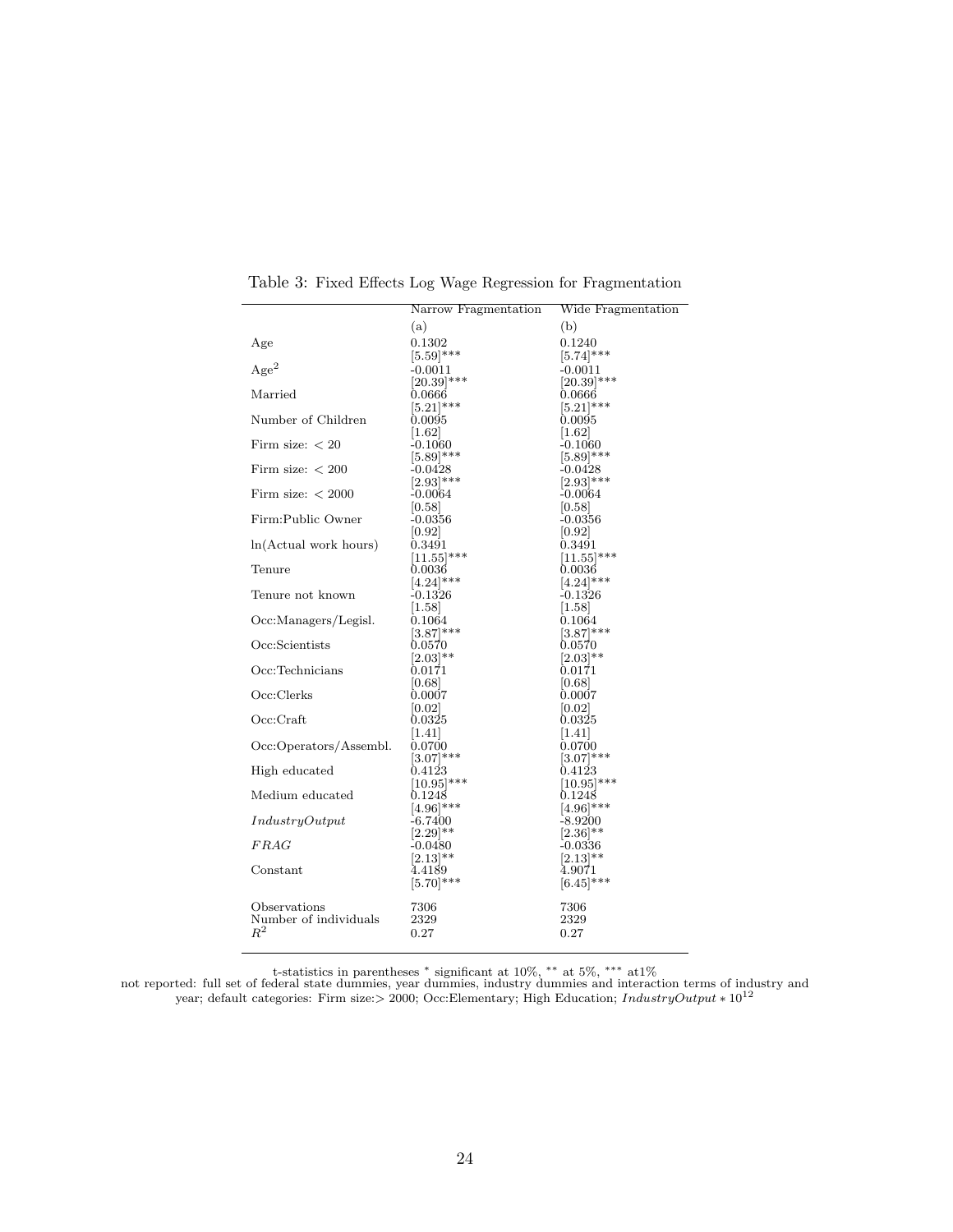|                               |               | Narrow Fragmentation     |                         |               | Wide Fragmentation |               |               |               | Import Penetration Non-OECD |
|-------------------------------|---------------|--------------------------|-------------------------|---------------|--------------------|---------------|---------------|---------------|-----------------------------|
|                               | High          | Medium                   | Low                     | High          | Medium             | Low           | High          | Medium        | Low                         |
|                               | (a)           | (b)                      | (c)                     | (d)           | (e)                | (f)           | (g)           | (h)           | (i)                         |
| Age                           | 0.1401        | 0.1289                   | 0.1200                  | 0.1531        | 0.1172             | 0.2775        | 0.1630        | 0.1289        | 0.0515                      |
|                               | $[4.05]$ ***  | $[5.67]$ ***             | $[3.69]^{\ast\ast\ast}$ | $[4.32]$ ***  | $[5.71]$ ***       | $[5.79]$ ***  | $[4.86]$ ***  | $[5.52]$ ***  | $[1.31]$                    |
| Age <sup>2</sup>              | $-0.0010$     | $-0.0009$                | $-0.0007$               | $-0.0010$     | $-0.0009$          | $-0.0007$     | $-0.0010$     | $-0.0009$     | $-0.0007$                   |
|                               |               | $[5.67]***$ $[16.28]***$ | $[2.58]^{**}$           | $[5.67]$ ***  | $[16.28]$ ***      | $[2.58]^{**}$ | $[5.67]$ ***  | $[16.28]$ *** | $[2.58]^{**}$               |
| Married                       | 0.1006        | 0.0535                   | $-0.0718$               | 0.1006        | 0.0535             | $-0.0718$     | 0.1006        | 0.0535        | $-0.0718$                   |
|                               | $[3.27]$ ***  | $[3.74]$ ***             | [1.30]                  | $[3.27]$ ***  | $[3.74]$ ***       | [1.30]        | $[3.27]$ ***  | $[3.74]$ ***  | $[1.30]$                    |
| Number of Children            | 0.0430        | 0.0123                   | $-0.0316$               | 0.0430        | 0.0123             | $-0.0316$     | 0.0430        | 0.0123        | $-0.0316$                   |
|                               | $[3.39]$ ***  | $[1.85]$ *               | [1.29]                  | $[3.39]$ ***  | $[1.85]^{*}$       | [1.29]        | $[3.39]$ ***  | $[1.85]$ *    | [1.29]                      |
| Firm size: $<$ 20             | $-0.2194$     | $-0.0530$                | $-0.1231$               | $-0.2194$     | $-0.0530$          | $-0.1231$     | $-0.2194$     | $-0.0530$     | $-0.1231$                   |
|                               |               | $[4.16]***$ $[2.64]***$  | [1.65]                  | $[4.16]$ ***  | $[2.64]$ ***       | [1.65]        | $[4.16]$ ***  | $[2.64]$ ***  | [1.65]                      |
| Firm size: $< 200$            | $-0.0193$     | $-0.0128$                | $-0.0579$               | $-0.0193$     | $-0.0128$          | $-0.0579$     | $-0.0193$     | $-0.0128$     | $-0.0579$                   |
|                               | [0.59]        | [0.78]                   | [0.88]                  | $[0.59]$      | [0.78]             | [0.88]        | $[0.59]$      | [0.78]        | [0.88]                      |
| Firm size: $<$ 2000           | $-0.0304$     | 0.0077                   | 0.0188                  | $-0.0304$     | 0.0077             | 0.0188        | $-0.0304$     | 0.0077        | 0.0188                      |
|                               | [1.16]        | [0.63]                   | [0.37]                  | [1.16]        | [0.63]             | $[0.37]$      | $[1.16]$      | [0.63]        | [0.37]                      |
| Firm:Public Owner             | $-0.1606$     | $-0.0095$                | $-0.1391$               | $-0.1606$     | $-0.0095$          | $-0.1391$     | $-0.1606$     | $-0.0095$     | $-0.1391$                   |
|                               | $[2.02]^{**}$ | $[0.21]$                 | $[0.92]$                | $[2.02]^{**}$ | $[0.21]$           | [0.92]        | $[2.02]^{**}$ | $[0.21]$      | $[0.92]$                    |
| ln(Actual work hours)         | 0.2086        | 0.3251                   | 0.3296                  | 0.2086        | 0.3251             | 0.3296        | 0.2086        | 0.3251        | 0.3296                      |
|                               | $[3.01]$ ***  | $[9.72]$ ***             | $[2.56]^{**}$           | $[3.01]$ ***  | $[9.72]$ ***       | $[2.56]^{**}$ | $[3.01]$ ***  | $[9.72]$ ***  | $[2.56]^{**}$               |
| Tenure                        | $-0.0035$     | 0.0025                   | $-0.0030$               | $-0.0035$     | 0.0025             | $-0.0030$     | $-0.0035$     | 0.0025        | $-0.0030$                   |
|                               | [1.27]        | $[2.66]$ ***             | $[0.70]$                | [1.27]        | $[2.66]$ ***       | [0.70]        | [1.27]        | $[2.66]$ ***  | [0.70]                      |
| Tenure not known              | $-0.5080$     | $-0.2561$                | $-0.1021$               | $-0.5080$     | $-0.2561$          | $-0.1021$     | $-0.5080$     | $-0.2561$     | $-0.1021$                   |
|                               | $[3.39]$ ***  | $[1.97]^{**}$            | [0.58]                  | $[3.39]$ ***  | $[1.97]^{**}$      | [0.58]        | $[3.39]$ ***  | $[1.97]^{**}$ | [0.58]                      |
| Occ:Managers/Legisl.          | 0.2705        | 0.0893                   | $0.3602\,$              | 0.2705        | 0.0893             | 0.3602        | $0.2705\,$    | 0.0893        | 0.3602                      |
|                               | $[2.09]^{**}$ | $[2.92]$ ***             | [1.58]                  | $[2.09]^{**}$ | $[2.92]$ ***       | [1.58]        | $[2.09]^{**}$ | $[2.92]$ ***  | [1.58]                      |
| Occ:Scientists                | 0.2552        | $-0.0096$                | 0.3760                  | $0.2552\,$    | $-0.0096$          | 0.3760        | 0.2552        | $-0.0096$     | 0.3760                      |
|                               | $[1.99]^{**}$ | [0.28]                   | $[1.82]^{*}$            | $[1.99]^{**}$ | $[0.28]$           | $[1.82]$ *    | $[1.99]^{**}$ | $[0.28]$      | $[1.82]$ *                  |
| Occ:Technicians               | 0.2272        | $-0.0086$                | 0.0290                  | 0.2272        | $-0.0086$          | $0.0290\,$    | ${0.2272}$    | $-0.0086$     | 0.0290                      |
|                               | $[1.75]$ *    | $[0.31]$                 | [0.15]                  | $[1.75]$ *    | $[0.31]$           | [0.15]        | $[1.75]$ *    | $[0.31]$      | [0.15]                      |
| Occ:Clerks                    | 0.2229        | $-0.0269$                | $0.1967\,$              | 0.2229        | $-0.0269$          | 0.1967        | 0.2229        | $-0.0269$     | 0.1967                      |
|                               | $[1.65]$ *    | $[0.90]$                 | [1.56]                  | $[1.65]$ *    | $[0.90]$           | $[1.56]$      | $[1.65]$ *    | [0.90]        | [1.56]                      |
| Occ:Craft                     | 0.2436        | 0.0088                   | 0.0789                  | 0.2436        | 0.0088             | 0.0789        | 0.2436        | 0.0088        | 0.0789                      |
|                               | $[1.92]^{*}$  | $[0.34]$                 | [1.22]                  | $[1.92]$ *    | [0.34]             | [1.22]        | $[1.92]^{*}$  | $[0.34]$      | [1.22]                      |
| Occ:Operators/Assembl. 0.2142 |               | 0.0438                   | $\,0.0482\,$            | 0.2142        | 0.0438             | $\,0.0482\,$  | 0.2142        | 0.0438        | 0.0482                      |
|                               | $[1.99]$ **   | $[1.74]$ *               | $[0.81]$                | $[1.99]^{**}$ | $[1.74]$ *         | [0.81]        | $[1.99]^{**}$ | $[1.74]$ *    | $[0.81]$                    |
| IndustryOutput                | 2.9400        | 3.5000                   | $-1.4300$               | $-2.9400$     | $-9.3000$          | $-1.7100$     | 3.3700        | $-0.0659$     | $-14.200$                   |
|                               | $[1.02]$      | $[2.55]^{**}$            | $[4.29]$ ***            | [0.08]        | $[2.61]$ ***       | $[4.92]$ ***  | $[1.45]$      | [0.05]        | $[4.31]$ ***                |
| <b>FRAG</b>                   | 0.0297        | 0.0052                   | $-0.0725$               | 0.0078        | $-0.0353$          | $-0.1332$     | $-0.0014$     | $-0.0008$     | $-0.0065$                   |
|                               | $[1.71]$ *    | [0.56]                   | $[3.13]$ ***            | [0.47]        | $[2.38]^{**}$      | $[4.94]$ ***  | $[0.82]$      | $[1.58]$      | $[4.49]$ ***                |
| Constant                      | 3.2035        | 3.2872                   | 5.0544                  | 3.1952        | 5.4093             | 0.9158        | $2.5011\,$    | 3.7605        | 7.3130                      |
|                               | $[2.88]$ ***  | $[3.91]$ ***             | $[4.91]$ ***            | $[2.87]$ ***  | $[7.19]$ ***       | [0.61]        | $[2.24]$ **   | $[4.14]$ ***  | $[5.59]$ ***                |
|                               |               |                          |                         |               |                    |               |               |               |                             |
| Observations                  | 1185          | 5392                     | 729                     | 1185          | 5392               | 729           | 1185          | 5392          | 729                         |
| Number of individuals         | $378\,$       | 1742                     | $312\,$                 | $378\,$       | 1742               | 312           | $378\,$       | 1742          | $312\,$                     |
| $\mathbb{R}^2$                | $\rm 0.53$    | $\rm 0.24$               | 0.59                    | 0.53          | 0.24               | 0.59          | 0.53          | 0.24          | 0.59                        |

Table 4: Fixed Effects Log Wage Regression for Fragmentation by Educational Attainment

t-statistics in parentheses  $^*$  significant at 10%,  $^{**}$  at 5%,  $^{***}$  at1%  $\,$ 

not reported: full set of federal state dummies, year dummies, industry dummies and interaction terms of industry and year; default categories: Firm size:> 2000; Occ:Elementary;  $IndustryOutput * 10^{12}$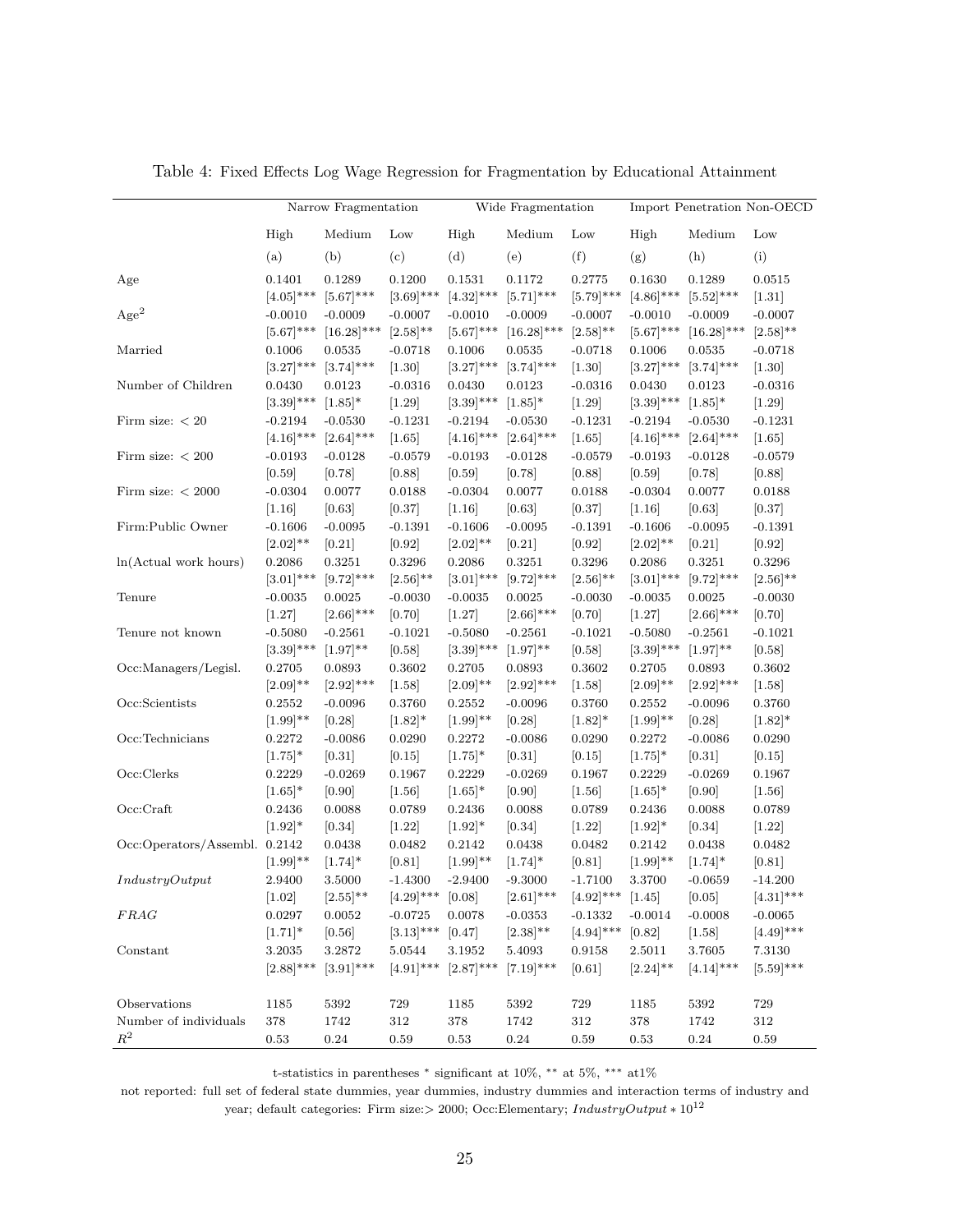|                               |               | Narrow Fragmentation |               |               | Wide Fragmentation |              |                         |               | Import Penetration Non-OECD |
|-------------------------------|---------------|----------------------|---------------|---------------|--------------------|--------------|-------------------------|---------------|-----------------------------|
|                               | High          | Medium               | Low           | High          | Medium             | Low          | High                    | Medium        | Low                         |
|                               | (a)           | (b)                  | (c)           | (d)           | (e)                | (f)          | (g)                     | (h)           | (i)                         |
| Age                           | 0.1040        | 0.1063               | 0.0504        | 0.1041        | 0.1063             | 0.0326       | 0.1000                  | 0.1098        | 0.0520                      |
|                               | $[3.98]$ ***  | $[4.91]$ ***         | $[1.87]$ *    | $[3.96]$ ***  | $[4.93]$ ***       | [0.66]       | $[2.93]^{\ast\ast\ast}$ | $[4.79]$ ***  | $[1.39]$                    |
| Age <sup>2</sup>              | $-0.0009$     | $-0.0007$            | $-0.0002$     | $-0.0009$     | $-0.0007$          | $-0.0002$    | $-0.0009$               | $-0.0007$     | $-0.0002$                   |
|                               | $[5.40]$ ***  | $[12.66]$ ***        | [0.92]        | $[5.40]$ ***  | $[12.66]$ ***      | [0.92]       | $[5.40]$ ***            | $[12.66]$ *** | [0.92]                      |
| Married                       | 0.1119        | 0.0783               | $-0.0207$     | 0.1119        | 0.0783             | $-0.0207$    | 0.1119                  | 0.0783        | $-0.0207$                   |
|                               | $[3.63]$ ***  | $[5.61]$ ***         | $[0.36]$      | $[3.63]$ ***  | $[5.61]$ ***       | [0.36]       | $[3.63]$ ***            | $[5.61]$ ***  | [0.36]                      |
| Number of Children            | 0.0413        | 0.0275               | $-0.0294$     | 0.0413        | 0.0275             | $-0.0294$    | 0.0413                  | 0.0275        | $-0.0294$                   |
|                               | $[3.40]$ ***  | $[4.17]$ ***         | $[1.20]$      | $[3.40]$ ***  | $[4.17]$ ***       | $[1.20]$     | $[3.40]$ ***            | $[4.17]$ ***  | $[1.20]$                    |
| Firm size: $<$ 20             | $-0.1877$     | $-0.0661$            | $-0.1292$     | $-0.1877$     | $-0.0661$          | $-0.1292$    | $-0.1877$               | $-0.0661$     | $-0.1292$                   |
|                               | $[3.47]$ ***  | $[3.33]$ ***         | $[1.68]$ *    | $[3.47]$ ***  | $[3.33]$ ***       | $[1.68]$ *   | $[3.47]$ ***            | $[3.33]$ ***  | $[1.68]$ *                  |
| Firm size: $< 200$            | $-0.0154$     | $-0.0221$            | $-0.0435$     | $-0.0154$     | $-0.0221$          | $-0.0435$    | $-0.0154$               | $-0.0221$     | $-0.0435$                   |
|                               | [0.45]        | $[1.39]$             | [0.60]        | [0.45]        | $[1.39]$           | [0.60]       | $[0.45]$                | $[1.39]$      | [0.60]                      |
| Firm size: $<$ 2000           | $-0.0264$     | $-0.0004$            | 0.0368        | $-0.0264$     | $-0.0004$          | 0.0368       | $-0.0264$               | $-0.0004$     | 0.0368                      |
|                               | [1.02]        | [0.03]               | [0.66]        | $[1.02]$      | [0.03]             | [0.66]       | $[1.02]$                | [0.03]        | [0.66]                      |
| Firm:Public Owner             | $-0.1887$     | 0.0629               | $-0.0904$     | $-0.1887$     | 0.0629             | $-0.0904$    | $-0.1887$               | 0.0629        | $-0.0904$                   |
|                               | $[2.40]^{**}$ | [1.46]               | [0.66]        | $[2.40]$ **   | $[1.46]$           | [0.66]       | $[2.40]^{**}$           | $[1.46]$      | [0.66]                      |
| ln(Actual work hours)         | 0.2232        | 0.3401               | 0.2775        | 0.2232        | 0.3401             | 0.2775       | 0.2232                  | 0.3401        | 0.2775                      |
|                               | $[3.04]$ ***  | $[10.41]$ ***        | $[2.47]^{**}$ | $[3.04]$ ***  | $[10.41]$ ***      | $[2.47]$ **  | $[3.04]$ ***            | $[10.41]$ *** | $[2.47]^{**}$               |
| Tenure                        | 0.0017        | 0.0026               | $-0.0078$     | 0.0017        | 0.0026             | $-0.0078$    | 0.0017                  | 0.0026        | $-0.0078$                   |
|                               | $[0.65]$      | $[2.89]$ ***         | [1.64]        | $[0.65]$      | $[2.89]$ ***       | $[1.64]$     | [0.65]                  | $[2.89]$ ***  | $[1.64]$                    |
| Tenure not known              | $-0.7559$     | $-0.2005$            | $-0.2388$     | $-0.7559$     | $-0.2005$          | $-0.2388$    | $-0.7559$               | $-0.2005$     | $-0.2388$                   |
|                               | $[3.63]$ ***  | $[1.82]$ *           | [1.33]        | $[3.63]$ ***  | $[1.82]^{*}$       | $[1.33]$     | $[3.63]$ ***            | $[1.82]$ *    | [1.33]                      |
| Occ: Managers/Legisl.         | 0.3205        | 0.0747               | $-0.1059$     | 0.3205        | 0.0747             | $-0.1059$    | 0.3205                  | 0.0747        | $-0.1059$                   |
|                               | $[2.36]^{**}$ | $[2.53]^{**}$        | $[0.43]$      | $[2.36]^{**}$ | $[2.53]^{**}$      | $[0.43]$     | $[2.36]^{**}$           | $[2.53]$ **   | $[0.43]$                    |
| Occ:Scientists                | 0.2897        | 0.0156               | 0.4205        | 0.2897        | $\,0.0156\,$       | 0.4205       | 0.2897                  | 0.0156        | 0.4205                      |
|                               | $[2.17]^{**}$ | [0.47]               | $[2.19]^{**}$ | $[2.17]$ **   | [0.47]             | $[2.19]$ **  | $[2.17]^{**}$           | [0.47]        | $[2.19]^{**}$               |
| Occ:Technicians               | 0.2656        | 0.0025               | 0.1818        | 0.2656        | 0.0025             | 0.1818       | 0.2656                  | 0.0025        | 0.1818                      |
|                               | $[1.98]^{**}$ | [0.10]               | $[0.71]$      | $[1.98]^{**}$ | [0.10]             | [0.71]       | $[1.98]^{**}$           | [0.10]        | [0.71]                      |
| Occ:Clerks                    | 0.2495        | $-0.0309$            | 0.3008        | 0.2495        | $-0.0309$          | 0.3008       | 0.2495                  | $-0.0309$     | 0.3008                      |
|                               | $[1.78]$ *    | [1.08]               | $[1.96]$ *    | $[1.78]$ *    | [1.08]             | $[1.96]$ *   | $[1.78]$ *              | $[1.08]$      | $[1.96]$ *                  |
| Occ:Craft                     | 0.2589        | 0.0040               | 0.0202        | 0.2589        | 0.0040             | 0.0202       | 0.2589                  | 0.0040        | 0.0202                      |
|                               | $[1.71]$ *    | [0.17]               | $[0.24]$      | $[1.71]$ *    | [0.17]             | [0.24]       | $[1.71]$ *              | [0.17]        | [0.24]                      |
| Occ:Operators/Assembl. 0.2185 |               | 0.0430               | $\,0.0568\,$  | 0.2185        | 0.0430             | 0.0568       | 0.2185                  | 0.0430        | $\,0.0568\,$                |
|                               | $[2.00]^{**}$ | $[1.80]$ *           | $[0.83]$      | $[2.00]^{**}$ | $[1.80]$ *         | [0.83]       | $[2.00]^{**}$           | $[1.80]$ *    | [0.83]                      |
| IndustryOutput                | $-1.2800$     | $-3.8100$            | $-1.4500$     | $-1.2900$     | $-3.8500$          | $-1.4800$    | 2.0100                  | 0.0613        | $-4.4300$                   |
|                               | [0.53]        | $[1.87]^{*}$         | $[4.85]$ ***  | $[0.51]$      | $[0.27]$           | $[4.76]$ *** | [0.46]                  | [0.05]        | [1.16]                      |
| <i>FRAG</i>                   | $-0.0004$     | $-0.0454$            | $-0.0520$     | $-0.0004$     | $-0.0116$          | $-0.0371$    | $-0.0022$               | $-0.0006$     | $-0.0006$                   |
|                               | [0.06]        | $[2.19]^{**}$        | $[2.46]^{**}$ | [0.06]        | $[1.11]$           | [1.63]       | [0.77]                  | [1.11]        | [0.43]                      |
| Constant                      | 4.7953        | 4.6791               | 6.8902        | 4.7947        | 4.2450             | 7.4356       | 4.6294                  | 3.9812        | 5.4580                      |
|                               | $[5.48]$ ***  | $[6.73]$ ***         | $[7.88]$ ***  | $[5.48]$ ***  | $[5.12]$ ***       | $[5.21]$ *** | $[4.09]$ ***            | $[4.48]$ ***  | $[4.38]$ ***                |
| Observations                  | 1151          | 5325                 | 755           | $1151\,$      | 5325               | 755          | 1151                    | 5325          | 755                         |
| Number of individuals         | $356\,$       | 1692                 | $358\,$       | $356\,$       | 1692               | 358          | $356\,$                 | 1692          | $358\,$                     |
| $R^2$                         | $\rm 0.52$    | 0.22                 | 0.50          | 0.52          | 0.22               | 0.50         | $\rm 0.52$              | 0.22          | 0.50                        |

Table 5: Fixed Effects Log Wage Regression for Fragmentation by ISCED Skill Groups

t-statistics in parentheses  $^*$  significant at 10%,  $^{**}$  at 5%,  $^{***}$  at1%  $\,$ 

not reported: full set of federal state dummies, year dummies, industry dummies and interaction terms of industry and year; default categories: Firm size:> 2000; Occ:Elementary;  $IndustryOutput * 10^{12}$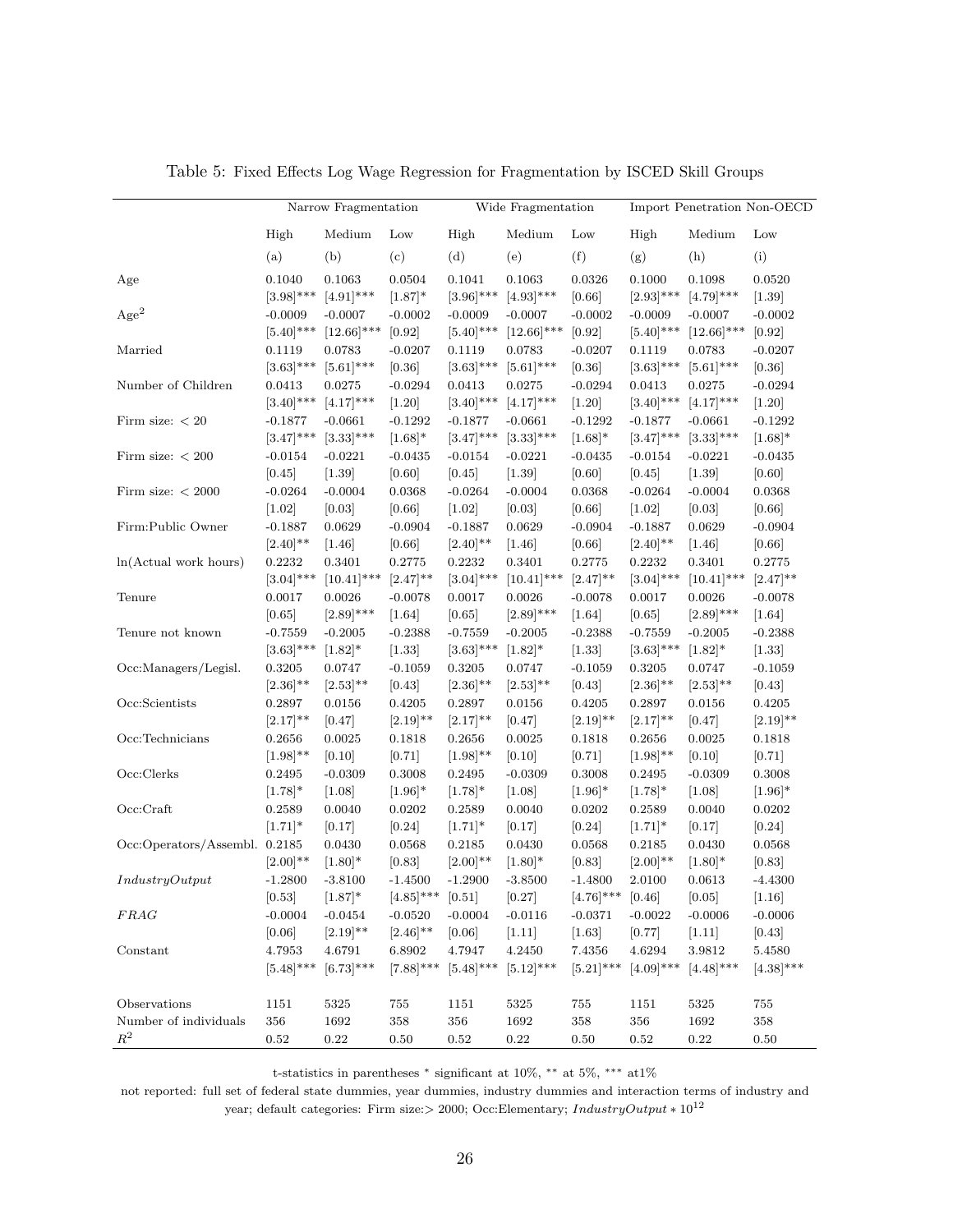|                                      |               |               |                    |               |               | Narrow Fragmentation Wide Fragmentation Import Penetr. Non-OECD |
|--------------------------------------|---------------|---------------|--------------------|---------------|---------------|-----------------------------------------------------------------|
|                                      | High          | Low           | High               | Low           | High          | Low                                                             |
|                                      | (a)           | (b)           | (c)                | (d)           | (e)           | (f)                                                             |
| Age                                  | 0.1472        | 0.0814        | $\,0.1024\,$       | 0.0810        | 0.1707        | 0.0847                                                          |
|                                      | $[7.47]$ ***  | $[4.17]$ ***  | $[3.85]$ ***       | $[4.18]$ ***  | $[7.15]$ ***  | $[4.12]$ ***                                                    |
| Age <sup>2</sup>                     | $-0.0010$     | $-0.0005$     | $-0.0010$          | $-0.0005$     | $-0.0010$     | $-0.0005$                                                       |
|                                      | $[6.55]$ ***  | $[9.57]$ ***  | $[6.55]$ ***       | $[9.57]$ ***  | $[6.55]$ ***  | $[9.57]$ ***                                                    |
| Married                              | 0.0942        | 0.0503        | 0.0942             | 0.0503        | 0.0942        | 0.0503                                                          |
|                                      | $[3.16]$ ***  | $[4.18]$ ***  | $[3.16]$ ***       | $[4.18]$ ***  | $[3.16]$ ***  | $[4.18]$ ***                                                    |
| Number of Children                   | 0.0323        | 0.0284        | 0.0323             | 0.0284        | 0.0323        | 0.0284                                                          |
|                                      | $[2.81]$ ***  | $[4.98]$ ***  | $[2.81]$ ***       | $[4.98]$ ***  | $[2.81]$ ***  | $[4.98]$ ***                                                    |
| Firm size: $<$ 20                    | $-0.0995$     | $-0.0973$     | $-0.0995$          | $-0.0973$     | -0.0995       | -0.0973                                                         |
|                                      | $[1.77]^{*}$  | $[5.71]$ ***  | $[1.77]^{*}$       | $[5.71]$ ***  | $[1.77]^{*}$  | $[5.71]$ ***                                                    |
| Firm size: $< 200$                   | 0.0146        | $-0.0417$     | 0.0146             | $-0.0417$     | 0.0146        | -0.0417                                                         |
|                                      | [0.44]        | $[3.01]$ ***  | [0.44]             | $[3.01]$ ***  | [0.44]        | $[3.01]$ ***                                                    |
| Firm size: $<$ 2000                  | $-0.0196$     | $-0.0072$     | $-0.0196$          | $-0.0072$     | $-0.0196$     | $-0.0072$                                                       |
|                                      | [0.72]        | $[0.69]$      | [0.72]             | [0.69]        | [0.72]        | [0.69]                                                          |
| Firm:Public Owner                    | $-0.1493$     | $-0.0142$     | $-0.1493$          | $-0.0142$     | $-0.1493$     | $-0.0142$                                                       |
|                                      | $[1.98]^{**}$ | $[0.37]$      | $[1.98]^{**}$      | $[0.37]$      | $[1.98]^{**}$ | [0.37]                                                          |
| ln(Actual work hours)                | 0.1684        | 0.3273        | 0.1684             | 0.3273        | 0.1684        | 0.3273                                                          |
|                                      | $[2.35]^{**}$ | $[11.64]$ *** | $[2.35]^{**}$      | $[11.64]$ *** | $[2.35]^{**}$ | $[11.64]$ ***                                                   |
| Tenure                               | 0.0011        | 0.0047        | 0.0011             | 0.0047        | 0.0011        | 0.0047                                                          |
|                                      | $[0.52]$      | $[5.98]$ ***  | $[0.52]$           | $[5.98]$ ***  | $[0.52]$      | $[5.98]$ ***                                                    |
| Tenure not known                     | $-0.4958$     | $-0.0015$     | $\textbf{-0.4958}$ | $-0.0015$     | $-0.4958$     | $-0.0015$                                                       |
|                                      | $[3.48]$ ***  | $[0.02]$      | $[3.48]$ ***       | [0.02]        | $[3.48]$ ***  | $[0.02]$                                                        |
| Occ:Managers/Legisl.                 | 0.7295        | 0.1080        | 0.7295             | 0.1080        | 0.7295        | 0.1080                                                          |
|                                      | $[4.10]$ ***  | $[4.41]$ ***  | $[4.10]$ ***       | $[4.41]$ ***  | $[4.10]$ ***  | $[4.41]$ ***                                                    |
| $\mathit{Occ}:\!\mathit{Scientists}$ | 0.7082        | 0.0882        | 0.7082             | 0.0882        | 0.7082        | 0.0882                                                          |
|                                      | $[4.05]$ ***  | $[2.71]$ ***  | $[4.05]$ ***       | $[2.71]$ ***  | $[4.05]$ ***  | $[2.71]$ ***                                                    |
| Occ:Technicians                      | 0.7180        | 0.0380        | 0.7180             | 0.0380        | 0.7180        | 0.0380                                                          |
|                                      | $[4.04]$ ***  | $[1.76]$ *    | $[4.04]$ ***       | $[1.76]^{*}$  | $[4.04]$ ***  | $[1.76]$ *                                                      |
| Occ:Clerks                           | 0.6274        | 0.0253        | 0.6274             | 0.0253        | 0.6274        | 0.0253                                                          |
|                                      | $[3.35]$ ***  | $[1.05]$      | $[3.35]$ ***       | $[1.05]$      | $[3.35]$ ***  | $[1.05]$                                                        |
| Occ:Craft                            | 0.8394        | 0.0341        | 0.8394             | 0.0341        | 0.8394        | 0.0341                                                          |
|                                      | $[4.45]$ ***  | $[1.76]$ *    | $[4.45]$ ***       | $[1.76]$ *    | $[4.45]$ ***  | $[1.76]$ *                                                      |
| Occ:Operators/Assembl. 1.1206        |               | 0.0693        | 1.1206             | 0.0693        | 1.1206        | 0.0693                                                          |
|                                      | $[4.05]$ ***  | $[3.62]$ ***  | $[4.05]$ ***       | $[3.62]$ ***  | $[4.05]$ ***  | $[3.62]$ ***                                                    |
| IndustryOutput                       | 1.2300        | $-3.2300$     | 10.5000            | 0.0390        | 4.7500        | 0.5230                                                          |
|                                      | $[0.49]$      | [1.05]        | $[1.43]$           | [0.03]        | [1.63]        | [0.46]                                                          |
| <i>FRAG</i>                          | 0.0190        | $-0.0372$     | 0.0088             | $-0.0126$     | 0.0002        | $-0.0006$                                                       |
|                                      | $[1.78]^{*}$  | $[2.00]^{**}$ | $[0.32]$           | $[1.31]$      | $[0.44]$      | $[1.31]$                                                        |
| Constant                             | 2.7655        | 4.7902        | 3.8738             | 4.3561        | 1.5710        | 4.1341                                                          |
|                                      | $[3.73]$ ***  | $[6.68]$ ***  | $[4.81]$ ***       | $[5.92]$ ***  | $[1.65]$ *    | $[5.27]$ ***                                                    |
|                                      |               |               |                    |               |               |                                                                 |
| Observations                         | 1146          | 5966          | 1146               | 5966          | 1146          | 5966                                                            |
| Number of individuals                | $373\,$       | 2012          | $373\,$            | 2012          | 373           | 2012                                                            |
| $R^2$                                | 0.54          | $0.2\,$       | 0.54               | $\rm 0.2$     | 0.54          | $0.2\,$                                                         |
|                                      |               |               |                    |               |               |                                                                 |

Table 6: Fixed Effects Log Wage Regression by Required Skill

t-statistics in parentheses  $^*$  significant at 10%,  $^{**}$  at 5%,  $^{***}$  at<br>1%

not reported: full set of federal state dummies, year dummies, industry dummies and interaction terms of industry and year; default categories: Firm size:> 2000; Occ:Elementary;  $IndustryOutput*10^{12}$